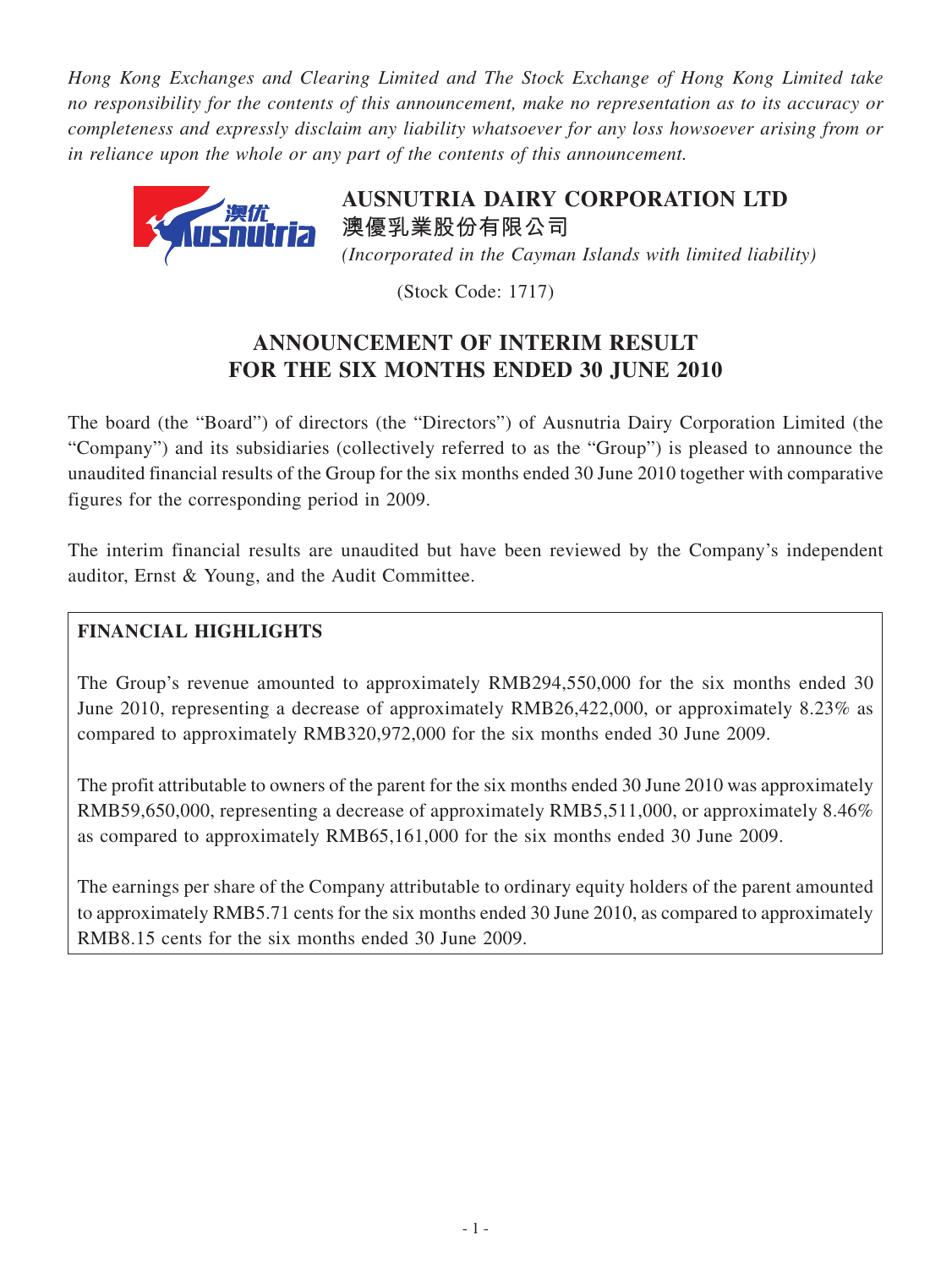# **CONDENSED CONSOLIDATED STATEMENT OF COMPREHENSIVE INCOME**

*For the six months ended 30 June 2010*

|                                                       |                | For the six months ended |                |
|-------------------------------------------------------|----------------|--------------------------|----------------|
|                                                       |                | 30 June                  |                |
|                                                       | <b>Notes</b>   | 2010                     | 2009           |
|                                                       |                | <b>RMB'000</b>           | <b>RMB'000</b> |
|                                                       |                | (Unaudited)              | (Audited)      |
| <b>REVENUE</b>                                        | $\mathfrak{Z}$ | 294,550                  | 320,972        |
| Cost of sales                                         |                | (140, 567)               | (184, 711)     |
| Gross profit                                          |                | 153,983                  | 136,261        |
| Other income and gains                                | $\mathfrak{Z}$ | 7,388                    | 4,547          |
| Selling and distribution costs                        |                | (75, 381)                | (44, 717)      |
| Administrative expenses                               |                | (11, 430)                | (4,720)        |
| Other expenses                                        |                | (8,919)                  | (121)          |
| Finance costs                                         | $\overline{4}$ | (1,371)                  | (4,181)        |
| Profit before tax                                     | 5              | 64,270                   | 87,069         |
| Income tax expense                                    | 6              | (4,620)                  | (21,908)       |
| PROFIT FOR THE PERIOD                                 |                | 59,650                   | 65,161         |
| OTHER COMPREHENSIVE INCOME:                           |                |                          |                |
| Exchange difference on translating foreign operations |                | 170                      | (10)           |
| TOTAL COMPREHENSIVE INCOME FOR                        |                |                          |                |
| THE PERIOD                                            |                | 59,820                   | 65,151         |
| Profit attributable to:                               |                |                          |                |
| Owners of the parent                                  |                | 59,650                   | 65,161         |
| Total comprehensive income attributable to:           |                |                          |                |
| Owners of the parent                                  |                | 59,820                   | 65,151         |
| EARNINGS PER SHARE ATTRIBUTABLE TO                    |                |                          |                |
| ORDINARY EQUITY HOLDERS OF THE PARENT                 |                |                          |                |
| - basic and diluted (RMB)                             | 8              | 5.71 cents               | 8.15 cents     |
|                                                       |                |                          |                |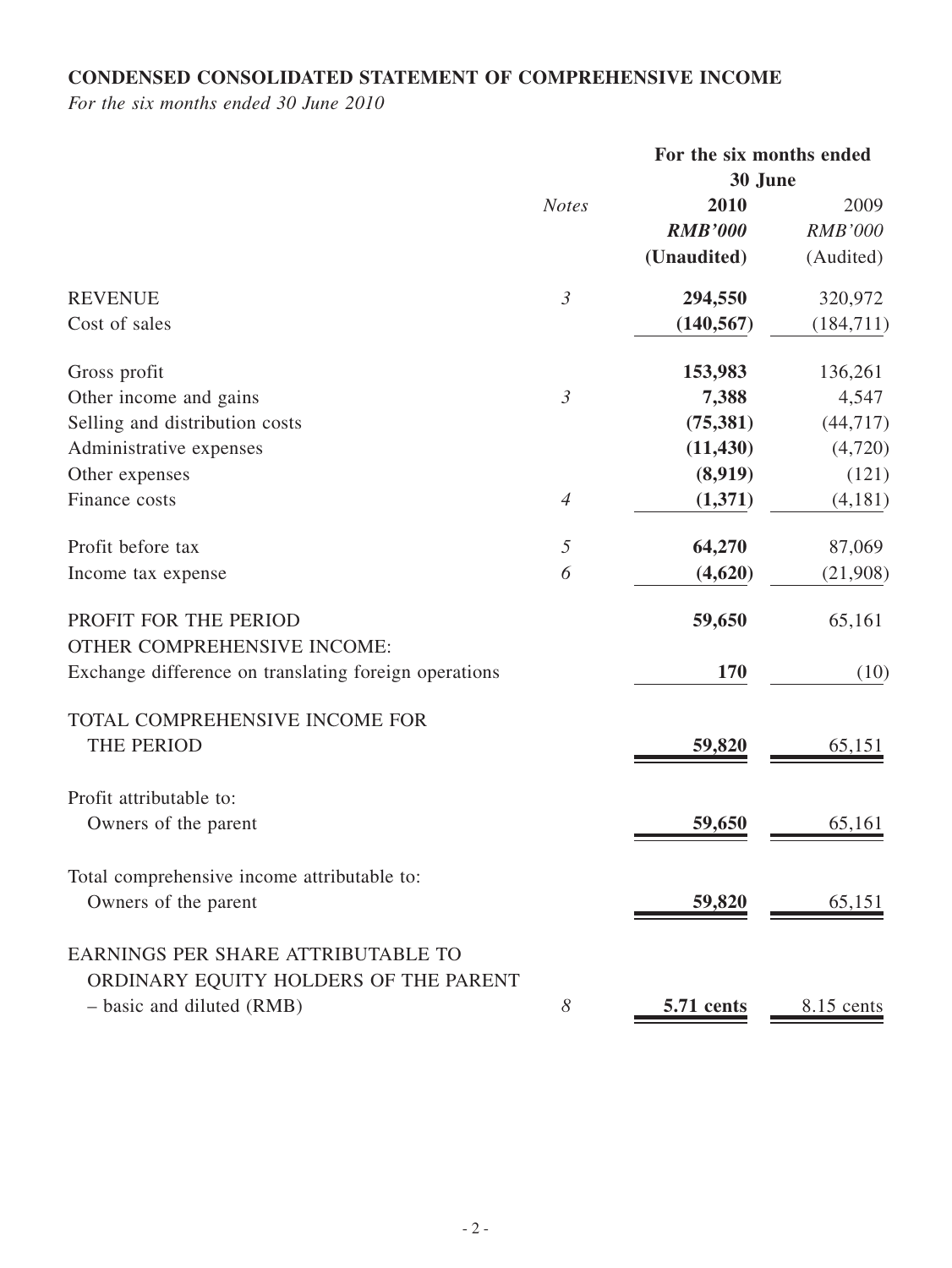# **CONDENSED CONSOLIDATED STATEMENT OF FINANCIAL POSITION**

*30 June 2010*

|                                                                                                                                                                | <b>Notes</b>               | 30 June<br>2010<br><b>RMB'000</b><br>(Unaudited)   | 31 December<br>2009<br><b>RMB'000</b><br>(Audited) |
|----------------------------------------------------------------------------------------------------------------------------------------------------------------|----------------------------|----------------------------------------------------|----------------------------------------------------|
| NON-CURRENT ASSETS<br>Property, plant and equipment<br>Lease prepayments for land use rights<br>Intangible assets<br>Deferred tax assets                       | 9<br>10                    | 30,227<br>2,285<br>1,091<br>1,078                  | 26,934<br>2,313<br>326                             |
| Total non-current assets                                                                                                                                       |                            | 34,681                                             | 29,573                                             |
| <b>CURRENT ASSETS</b><br>Inventories<br>Trade receivables<br>Prepayments, deposits and other receivables<br>Other financial asset<br>Cash and cash equivalents | 11<br>12<br>13<br>14<br>15 | 72,337<br>104,484<br>137,188<br>200,000<br>665,264 | 44,787<br>18,047<br>68,808<br>1,465,887            |
| Total current assets                                                                                                                                           |                            | 1,179,273                                          | 1,597,529                                          |
| <b>CURRENT LIABILITIES</b><br>Trade payables<br>Other payables and accruals<br>Dividend payable<br>Interest-bearing bank loan<br>Tax payable                   | 16<br>17<br>18<br>19       | 24,487<br>48,149<br>54,699<br>420                  | 25,358<br>164,620<br>350,000<br>6,551              |
| Total current liabilities                                                                                                                                      |                            | 127,755                                            | 546,529                                            |
| NET CURRENT ASSETS                                                                                                                                             |                            | 1,051,518                                          | 1,051,000                                          |
| TOTAL ASSETS LESS CURRENT LIABILITIES                                                                                                                          |                            | 1,086,199                                          | 1,080,573                                          |
| NON-CURRENT LIABILITIES<br>Deferred tax liabilities                                                                                                            |                            | 1,012                                              |                                                    |
| Total non-current liabilities                                                                                                                                  |                            | 1,012                                              |                                                    |
| <b>NET ASSETS</b>                                                                                                                                              |                            | 1,085,187                                          | 1,080,573                                          |
| <b>EQUITY</b><br>Equity attributable to the owners of the<br>parent and total equity<br>Issued capital                                                         | 20                         | 92,066                                             | 92,066                                             |
| Share premium<br>Proposed final dividend                                                                                                                       |                            | 675,843                                            | 675,843<br>55,206                                  |
| Other reserves                                                                                                                                                 |                            | 317,278                                            | 257,458                                            |
| Total equity                                                                                                                                                   |                            | 1,085,187                                          | 1,080,573                                          |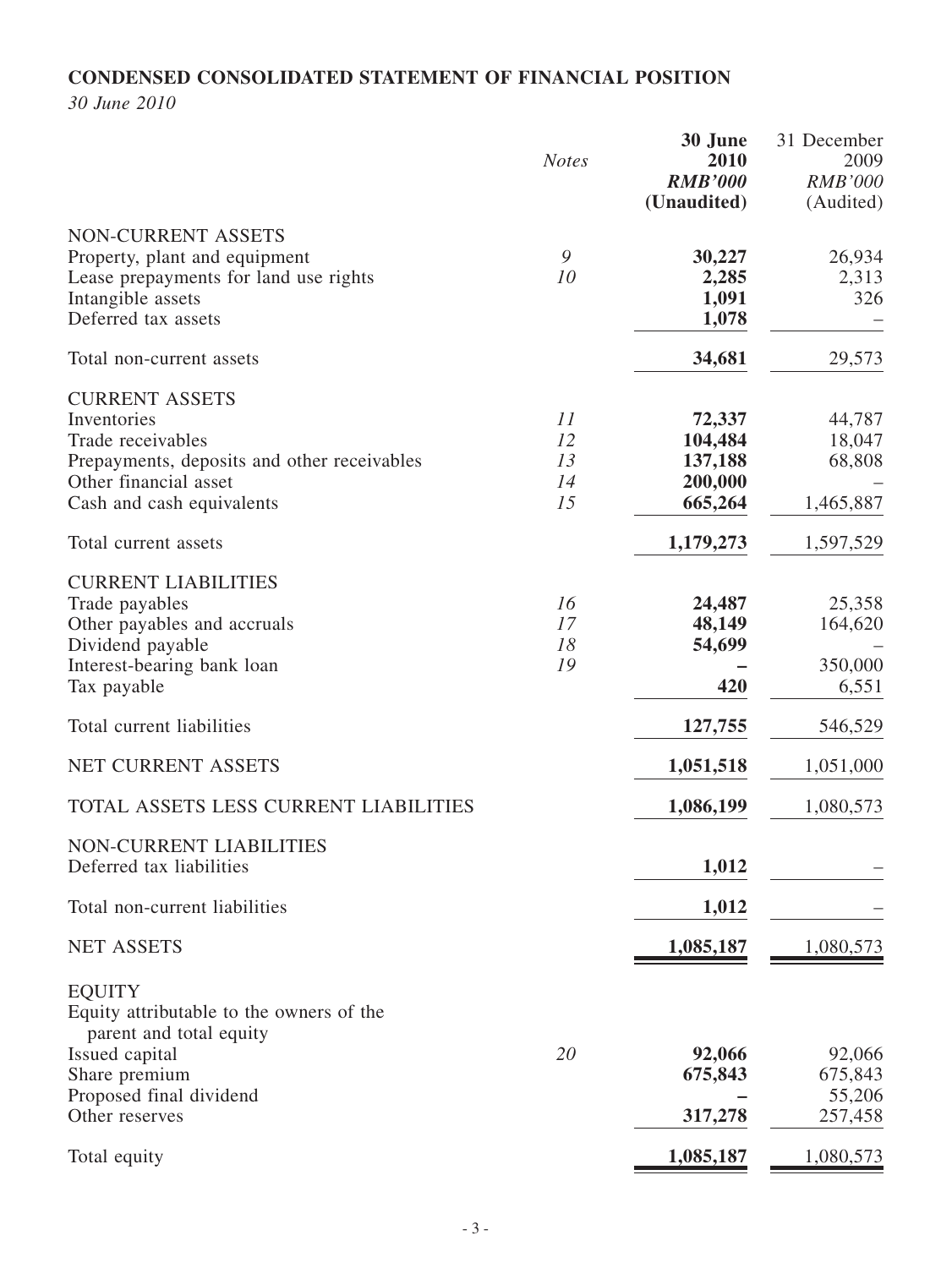# **CONDENSED CONSOLIDATED STATEMENT OF CHANGES IN EQUITY**

*For the six months ended 30 June 2010*

|                                |              | Attributable to owners of the parent |              |            |                  |                 |                 |          |              |
|--------------------------------|--------------|--------------------------------------|--------------|------------|------------------|-----------------|-----------------|----------|--------------|
|                                |              |                                      |              |            | <b>Statutory</b> | <b>Exchange</b> |                 | Proposed |              |
|                                |              | <b>Issued</b>                        | <b>Share</b> | Capital    | surplus          | fluctuation     | <b>Retained</b> | final    | <b>Total</b> |
|                                |              | capital                              | premium      | reserves*  | reserve*         | reserve*        | earnings*       | dividend | equity       |
|                                | <b>Notes</b> | RMB'000                              | RMB'000      | RMB'000    | RMB'000          | RMB'000         | RMB'000         | RMB'000  | RMB'000      |
| Six months ended               |              |                                      |              |            |                  |                 |                 |          |              |
| 30 June 2010 (Unaudited)       |              |                                      |              |            |                  |                 |                 |          |              |
| At 1 January 2010              |              | 92,066                               | 675,843      | 23,406     | 26,598           | (190)           | 207,644         | 55,206   | 1,080,573    |
| Total comprehensive income for |              |                                      |              |            |                  |                 |                 |          |              |
| the period                     |              |                                      |              |            |                  | 170             | 59,650          |          | 59,820       |
| 2009 dividend declared         | 13           |                                      |              |            |                  |                 |                 | (55,206) | (55,206)     |
| At 30 June 2010                |              | 92,066                               | 675,843      | 23,406     | 26,598           | (20)            | 267,294         |          | 1,085,187    |
| Six months ended               |              |                                      |              |            |                  |                 |                 |          |              |
| 30 June 2009 (Audited)         |              |                                      |              |            |                  |                 |                 |          |              |
| At 1 January 2009              |              |                                      |              | 23,406     | 8,555            | 20              | 73,567          |          | 105,548      |
| Total comprehensive income for |              |                                      |              |            |                  |                 |                 |          |              |
| the period                     |              |                                      |              |            |                  | (10)            | 65,161          |          | 65,151       |
| Distribution to the owners     |              |                                      |              | (102, 479) |                  |                 |                 |          | (102, 479)   |
| At 30 June 2009                |              |                                      |              | (79, 073)  | 8,555            | 10              | 138,728         |          | 68,220       |

\* *These components of equity comprise the other reserves of RMB317,278,000 (31 December 2009: RMB257,458,000) in the consolidated statement of financial position.*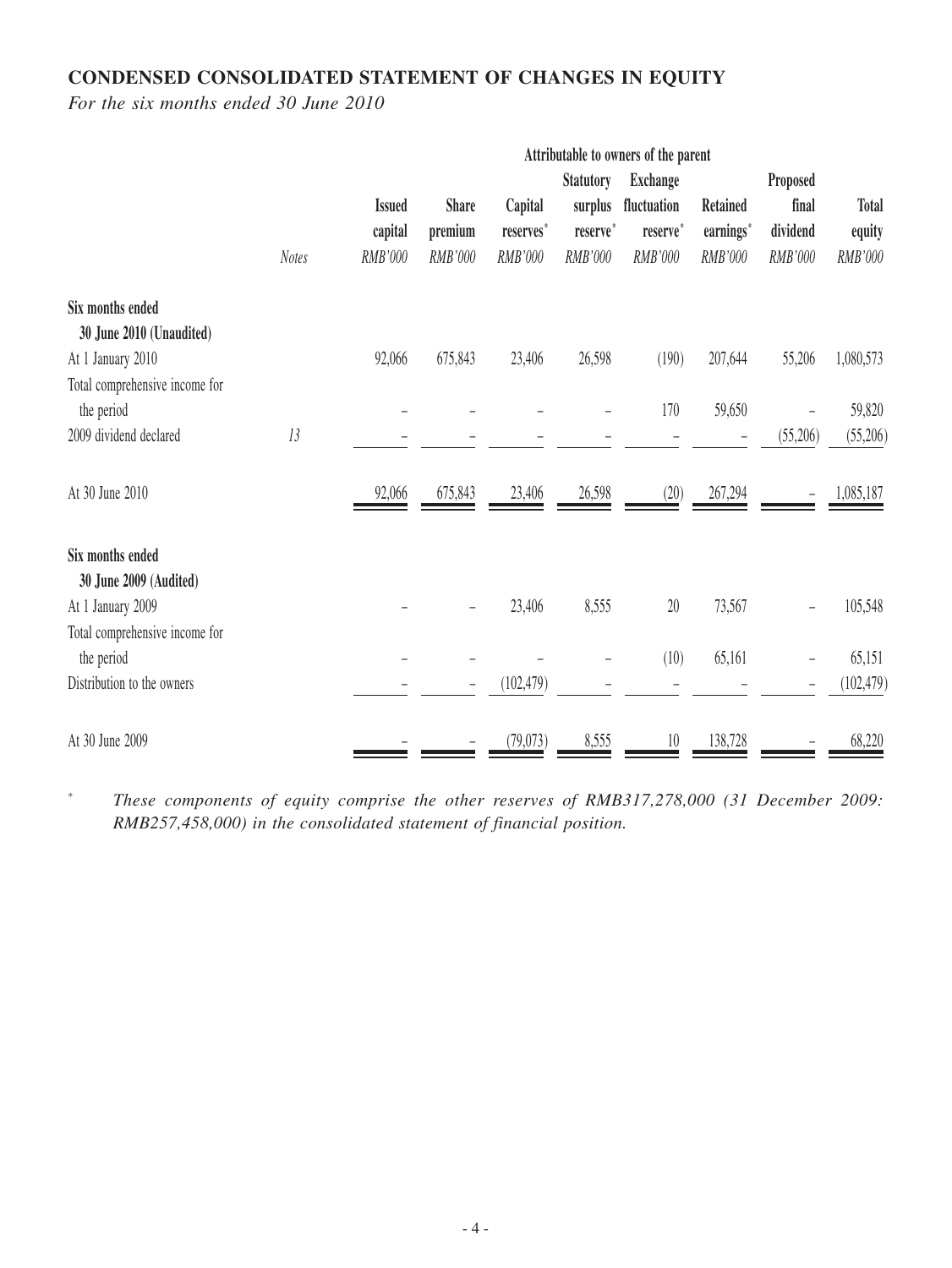# **CONDENSED CONSOLIDATED STATEMENT OF CASH FLOWS**

*For the six months ended 30 June 2010*

|                                                  | 2010           | 2009           |
|--------------------------------------------------|----------------|----------------|
|                                                  | <b>RMB'000</b> | <b>RMB'000</b> |
|                                                  | (Unaudited)    | (Audited)      |
| NET CASH INFLOW/(OUTFLOW) FROM                   |                |                |
| <b>OPERATING ACTIVITIES</b>                      | (124, 382)     | 75,297         |
| NET CASH INFLOW/(OUTFLOW) FROM                   |                |                |
| <b>INVESTING ACTIVITIES</b>                      | (239,080)      | 16,151         |
| NET CASH OUTFLOW FROM FINANCING ACTIVITIES       | (436, 823)     | (30, 254)      |
| NET INCREASE IN CASH AND CASH EQUIVALENTS        | (800, 285)     | 61,194         |
| Cash and cash equivalents at beginning of period | 1,465,887      | 77,659         |
| Effect of foreign exchange rate changes, net     | (338)          | (10)           |
| CASH AND CASH EQUIVALENTS AT END OF PERIOD       | 665,264        | 138,843        |
| ANALYSIS OF BALANCES OF CASH AND                 |                |                |
| <b>CASH EQUIVALENTS</b>                          |                |                |
| Cash and cash equivalents                        | 665,264        | 138,843        |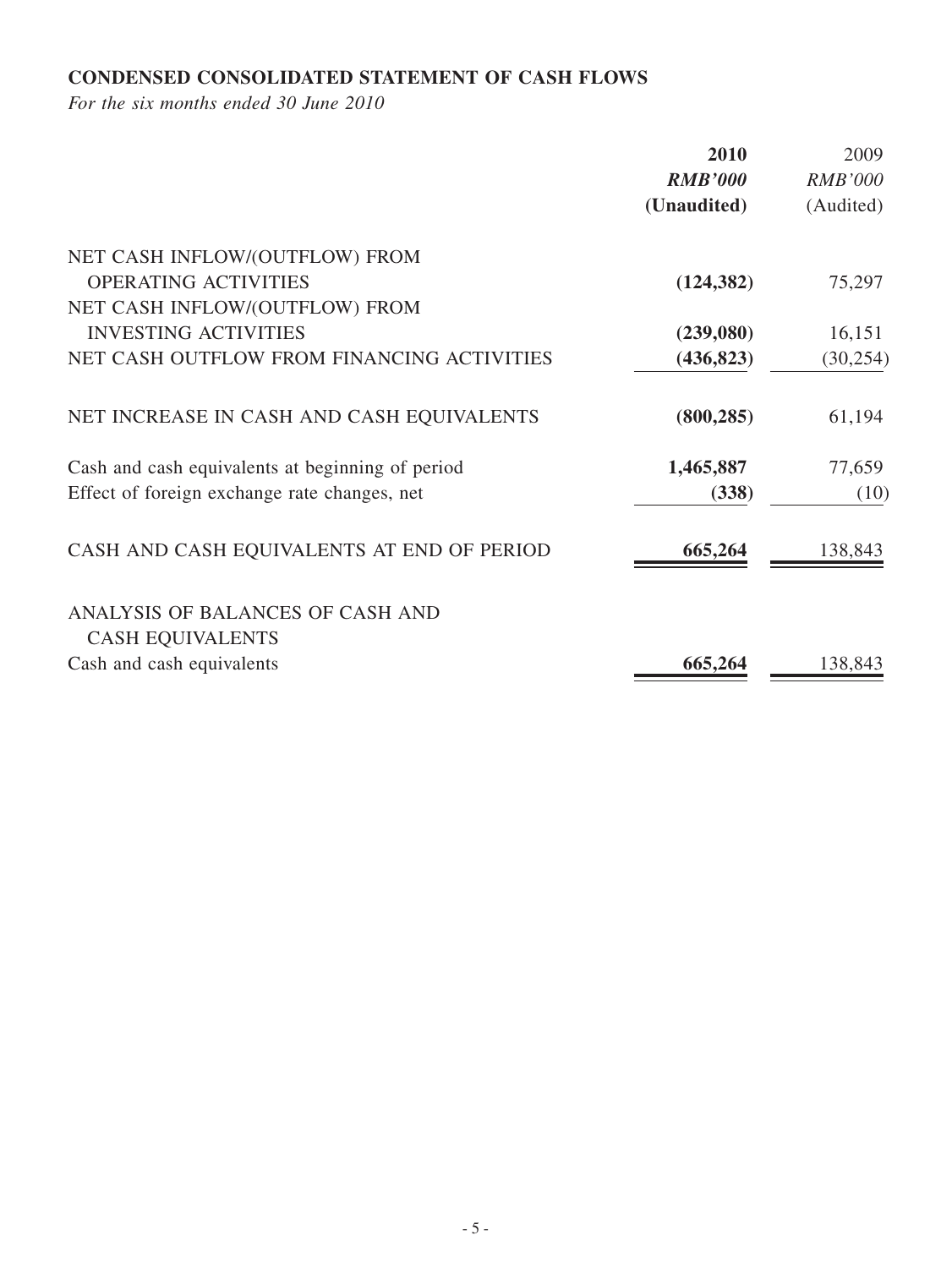#### **1. CORPORATE INFORMATION**

The Company was incorporated as an exempted company with limited liability in the Cayman Islands on 8 June 2009. The authorised share capital of the Company was HK\$150,000,000 divided into 1,500,000,000 shares of HK\$0.1 each. The registered office of the Company was located at Room 305, 3rd Floor, Arion Commercial Centre, 2-12 Queen's Road West, Hong Kong. The registered office of the Company changed to Room 2101, Beautiful Group Tower, 77 Connaught Road Central, Central, Hong Kong in January 2010. The ordinary shares of the Company were listed on the Main Board of the Stock Exchange of Hong Kong Limited (the "Stock Exchange") on 8 October 2009.

The Company acts as an investment holding company of the Group. The Group is principally engaged in the production, marketing and distribution of high-end and premium paediatric nutrition products in the People's Republic of China (the "PRC").

#### **2.1 BASIS OF PREPARATION**

The unaudited interim condensed consolidated statements of financial position of the Group as at 30 June 2010 and the related unaudited interim condensed consolidated statements of comprehensive income, changes in equity and cash flows for the six months then ended and explanatory notes (collectively referred to as the "Interim Condensed Consolidated Financial Statements") have been prepared in accordance with IAS 34 "Interim Financial Reporting" issued by IASB.

The unaudited Interim Condensed Consolidated Financial Statements do not include all the information and disclosures required for annual financial statements, and should be read in conjunction with the Group's annual financial statements for the year ended 31 December 2009. The unaudited Interim Condensed Consolidated Financial Statements are presented in Renminbi ("RMB") and all values are rounded to nearest thousand (RMB'000), except when otherwise indicated.

The accounting policies adopted in the preparation of the unaudited Interim Condensed Consolidated Financial Statements are consistent with those followed in the preparation of the Group's annual financial statements for the year ended 31 December 2009, except for the adoption of new and revised International Financial Reporting Standards ("IFRSs"), as set out in note 2.2 to the unaudited Interim Condensed Consolidated Financial Statements below.

#### **2.2 CHANGES IN ACCOUNTING POLICY AND DISCLOSURES**

The Group has adopted the following new and revised IFRSs for the first time for the financial statements for the six months ended 30 June 2010.

| <b>IFRS 2 Amendments</b> | Amendments to IFRS 2: Share-based Payment - Group     |
|--------------------------|-------------------------------------------------------|
|                          | Cash-settled Share-based Payment Transactions         |
| IFRS 3 (Revised)         | <b>Business Combinations</b>                          |
| Amendments to IFRS 5     | Amendments to IFRS 5: Non-current Assets Held for     |
|                          | Sale and Discontinued Operations - Plan to Sell the   |
|                          | Controlling Interest in a Subsidiary                  |
| IAS 27 (Revised)         | <b>Consolidated and Separate Financial Statements</b> |
| IAS 39 Amendment         | Amendment to IAS 39 Financial Instruments:            |
|                          | Recognition and Measurement – Eligible Hedged Items   |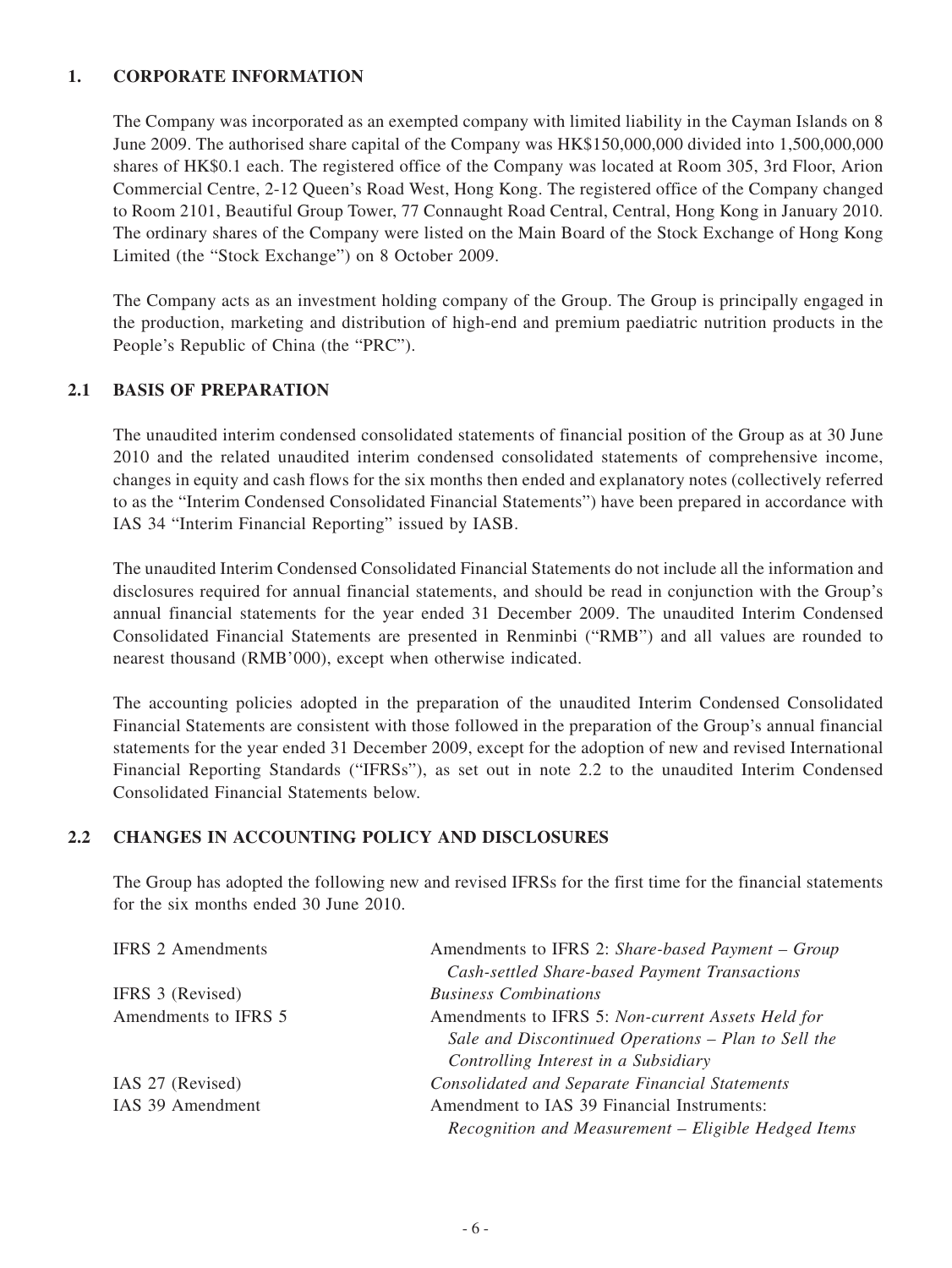| <b>IFRIC 17</b>                 | Distribution of Non-cash Assets to Owners                    |
|---------------------------------|--------------------------------------------------------------|
| IFRIC 18                        | Transfer of Assets from Customers                            |
| Amendments to IFRS 5 included   | Amendments to IFRS 5 Non-current Assets Held for Sale        |
| in <i>Improvements to IFRSs</i> | and Discontinued Operations $-$ Plan to sell the controlling |
| issued in May 2008              | interest in a subsidiary                                     |

Apart from the above, the Group has adopted the following *Improvements to IFRSs* issued by IASB in April 2009 for the first time in current period: amendments to IFRS 2, IAS 38, IFRIC-Int 9, IFRIC-Int 16, IFRS 5, IFRS 8, IAS 1, IAS 7, IAS 17, IAS 38 and IAS 39.

The adoption of these new and revised IFRSs has had no significant financial effect on the Interim Condensed Consolidated Financial Statements and there have been no significant changes to the accounting policies applied in the Interim Condensed Consolidated Financial Statements.

#### **3. REVENUE, OTHER INCOME AND GAINS**

Revenue represents the net invoiced value of goods sold, after deduction of allowances for returns and trade discounts.

An analysis of the Group's revenue, other income and gains is as follows:

|             | Six months ended 30 June |                |  |  |
|-------------|--------------------------|----------------|--|--|
| <b>Note</b> | 2010                     | 2009           |  |  |
|             | <b>RMB'000</b>           | <b>RMB'000</b> |  |  |
|             | (Unaudited)              | (Audited)      |  |  |
|             |                          |                |  |  |
|             | 294,550                  | 320,972        |  |  |
|             |                          |                |  |  |
|             | 1,416                    | 4,054          |  |  |
|             | 2,472                    |                |  |  |
| (i)         | 3,500                    | 200            |  |  |
|             |                          | 293            |  |  |
|             | 7,388                    | 4,547          |  |  |
|             |                          |                |  |  |

(i) There were no unfulfilled conditions or contingencies attaching to these grants.

#### **4. FINANCE COSTS**

|                                                            | Six months ended 30 June         |           |  |
|------------------------------------------------------------|----------------------------------|-----------|--|
|                                                            | 2010                             |           |  |
|                                                            | <i>RMB'000</i><br><b>RMB'000</b> |           |  |
|                                                            | (Unaudited)                      | (Audited) |  |
| Interest on a bank loan wholly repayable within five years | 1,371                            | 4,184     |  |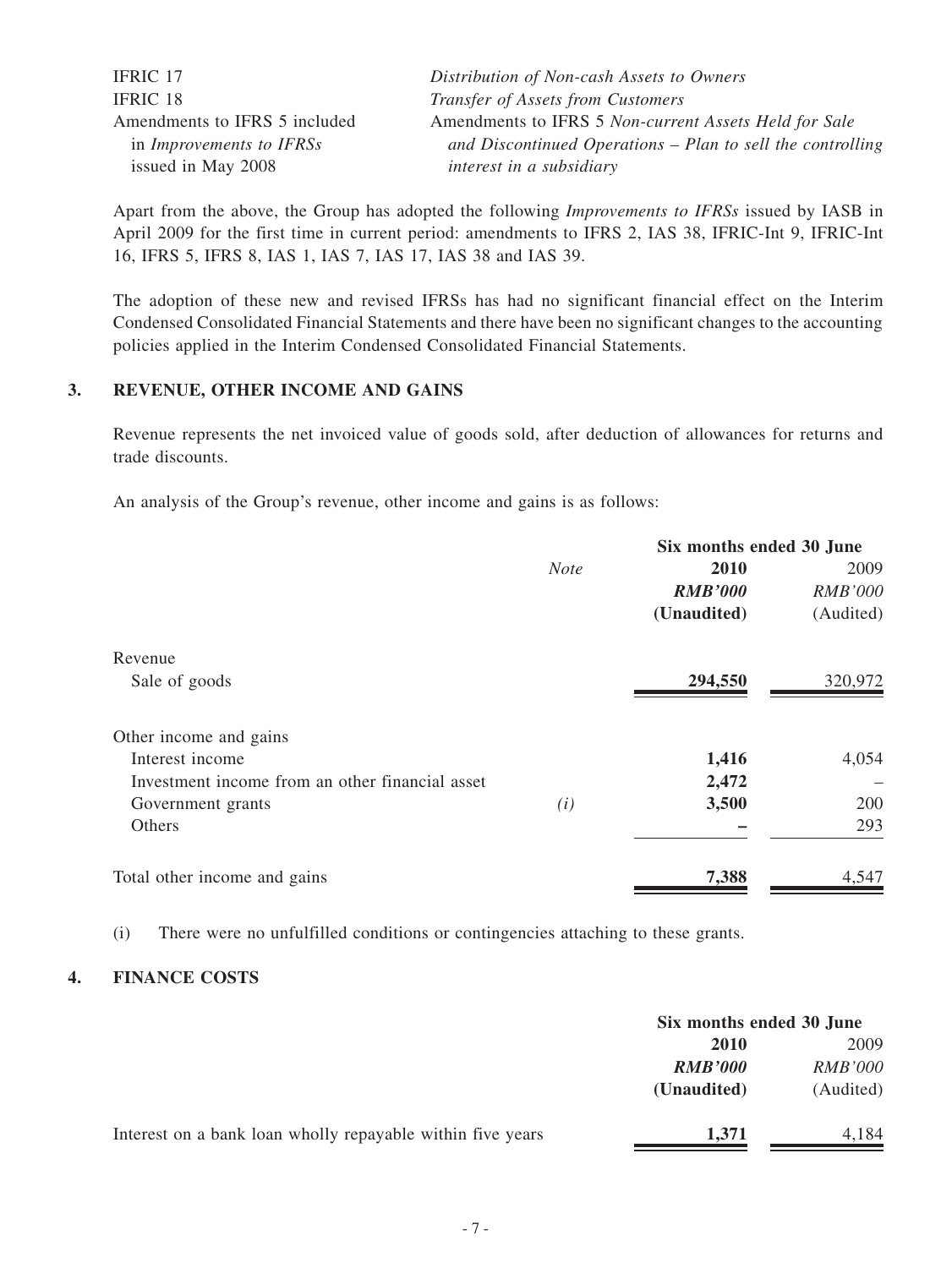#### **5. PROFIT BEFORE TAX**

The Group's profit before tax is arrived at after charging:

|                                                              | Six months ended 30 June |                |  |
|--------------------------------------------------------------|--------------------------|----------------|--|
|                                                              | 2010                     | 2009           |  |
|                                                              | <b>RMB'000</b>           | <b>RMB'000</b> |  |
|                                                              | (Unaudited)              | (Audited)      |  |
| Cost of inventories sold                                     | 140,567                  | 184,711        |  |
| Depreciation                                                 | 1,381                    | 1,239          |  |
| Amortisation of lease prepayments for land use rights        | 28                       | 28             |  |
| Amortisation of intangible assets <sup>*</sup>               | 82                       | 34             |  |
| Minimum lease payments under operating leases:               |                          |                |  |
| Land and buildings                                           | 210                      | 210            |  |
| Loss on disposal of property, plant and equipment            |                          | 16             |  |
| Auditors' remuneration                                       | 400                      |                |  |
| Advertising and promotion expenses                           | 59,867                   | 33,330         |  |
| Employee benefit expenses (including directors' emoluments): |                          |                |  |
| Wages, salaries and staff welfare                            | 11,109                   | 5,953          |  |
| Retirement benefit contributions                             | 490                      | 420            |  |
|                                                              | 11,599                   | 6,373          |  |

\* *The amortisation of intangible assets is included in "Administrative expenses" on the face of the consolidated statement of comprehensive income.*

#### **6. INCOME TAX**

Hong Kong profits tax has been provided at the rate of 16.5% on the estimated assessable profits arising in Hong Kong during the year. Taxes on profits assessable elsewhere have been calculated at the rates of tax prevailing in the jurisdictions in which the Group operates.

The Company's subsidiary, Ausnutria Dairy (Hunan) Co., Ltd. ("Ausnutria Hunan"), is subject to enterprise income tax ("EIT") at the statutory tax rate of 25% (2009: 25%) during the year under the current PRC income tax laws.

Pursuant to the then effective relevant PRC income tax laws and regulations, newly established foreigninvested enterprises that were engaged in manufacturing activities with an operation period over 10 years were eligible to apply for a two-year EIT exemption followed by a three-year 50% EIT rate reduction holiday from the first profit-making year. In accordance with the approval from the relevant tax authority in 2004, Ausnutria Hunan was granted an EIT exemption for the two years ended 31 December 2005, and a preferential EIT rate of 15% for the two years ended 31 December 2007 and a preferential EIT rate of 12.5% for the year ended 31 December 2008. Pursuant to an approval from relevant tax authority in April 2010, the first profit-making year of Ausnutria Hunan was revised to the year ended 31 December 2006 and therefore, Ausnutria Hunan was granted the EIT exemption for the two years ended 31 December 2007 and a preferential EIT rate of 12.5% for the three years ending 31 December 2010.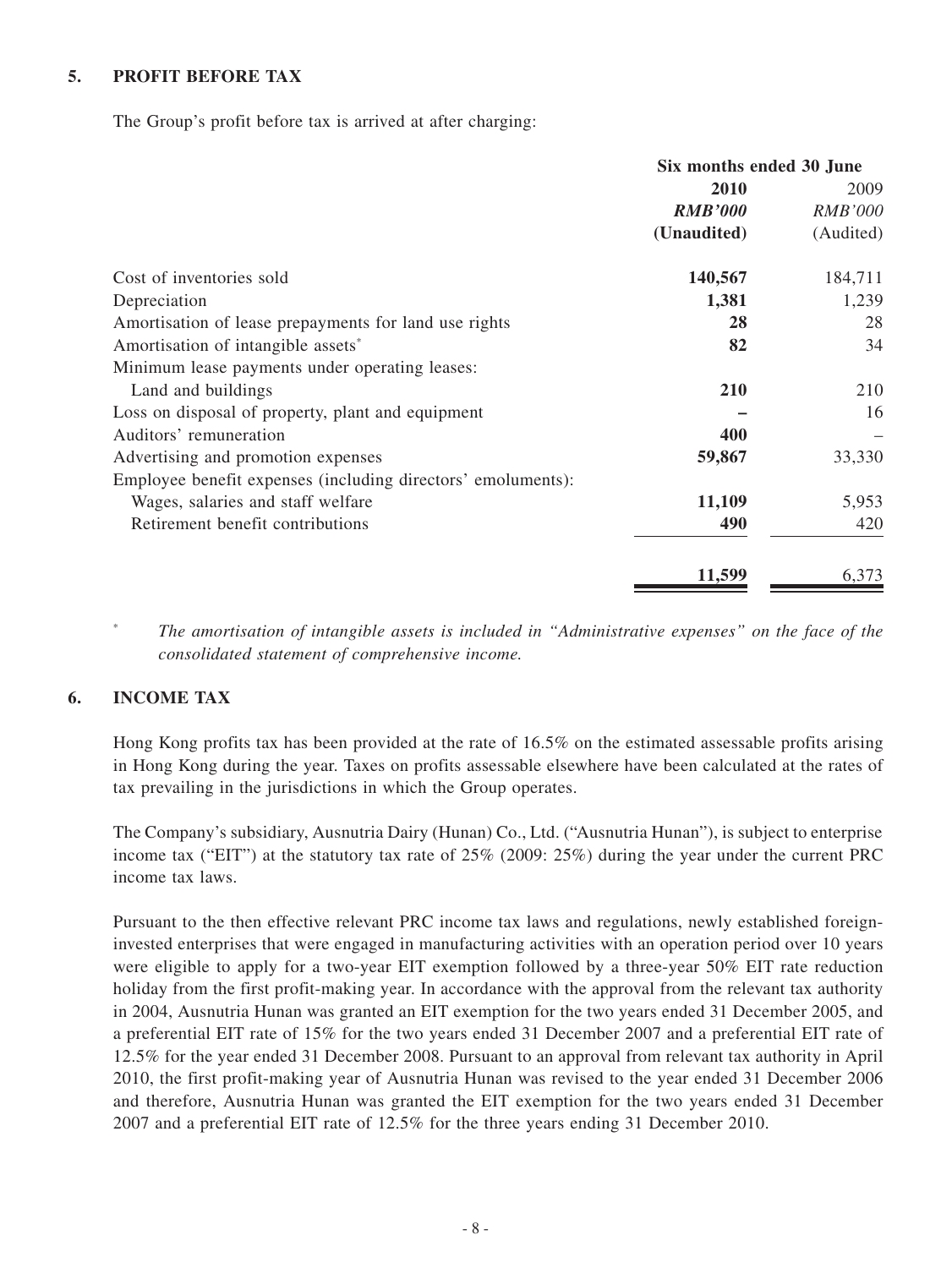|                                 | Six months ended 30 June |                |  |
|---------------------------------|--------------------------|----------------|--|
|                                 | <b>2010</b>              | 2009           |  |
|                                 | <b>RMB'000</b>           | <i>RMB'000</i> |  |
|                                 | (Unaudited)              | (Audited)      |  |
| $Current - PRC$                 | 4,686                    | 21,908         |  |
| Deferred tax                    | (66)                     |                |  |
| Total tax charge for the period | 4,620                    | 21,908         |  |

A reconciliation of tax expense applicable to profit before tax at the statutory rates for the jurisdictions in which the Group and the majority of its subsidiaries are domiciled to tax expense at the effective tax rates, and a reconciliation of the statutory rates to the effective tax rates, are as follows:

### **30 June 2010 (Unaudited)**

|                                                                          | <b>Hong Kong</b> |        | <b>Mainland China</b> |        | <b>Total</b>   |        |
|--------------------------------------------------------------------------|------------------|--------|-----------------------|--------|----------------|--------|
|                                                                          | <b>RMB'000</b>   | $\%$   | <b>RMB'000</b>        | $\%$   | <b>RMB'000</b> | $\%$   |
| Profit/(loss) before tax                                                 | (3, 421)         |        | 67,691                |        | 64,270         |        |
| Income tax at the statutory                                              |                  |        |                       |        |                |        |
| income tax rate                                                          | (564)            | 16.5   | 16,923                | 25.0   | 16,359         | 25.5   |
| Tax effects on preferential tax rates                                    |                  |        | (8, 461)              | (12.5) | (8, 461)       | (13.2) |
| Tax refunds                                                              |                  |        | (5,692)               | (8.4)  | (5,692)        | (8.9)  |
| Expenses not deductible for tax purpose                                  |                  |        | 837                   | 1.2    | 837            | 1.3    |
| Effect of withholding tax on the<br>distributable profits of the Group's |                  |        |                       |        |                |        |
| PRC subsidiaries                                                         |                  |        | 1,013                 | 1.5    | 1,013          | 1.6    |
| Tax losses not recognised                                                | 564              | (16.5) |                       |        | 564            | 0.9    |
| Tax charged at the Group's effective rate                                |                  |        | 4,620                 | 6.8    | 4,620          | 7.2    |
| $Group - 30$ June 2009 (Audited)                                         |                  |        |                       |        |                |        |
|                                                                          | Hong Kong        |        | Mainland China        |        | Total          |        |
|                                                                          | <b>RMB'000</b>   | $\%$   | RMB'000               | $\%$   | <b>RMB'000</b> | $\%$   |
| Profit before tax                                                        |                  |        | 87,069                |        | 87.069         |        |
| Income tax at the statutory                                              |                  |        |                       |        |                |        |
| income tax rate                                                          |                  |        | 21,767                | 25.0   | 21,767         | 25.0   |
| Expenses not deductible for tax                                          |                  |        | 141                   | 0.2    | 141            | 0.2    |
| Tax charged at the Group's<br>effective rate                             |                  |        |                       |        |                |        |
|                                                                          |                  |        | 21,908                | 25.2   | 21,908         | 25.2   |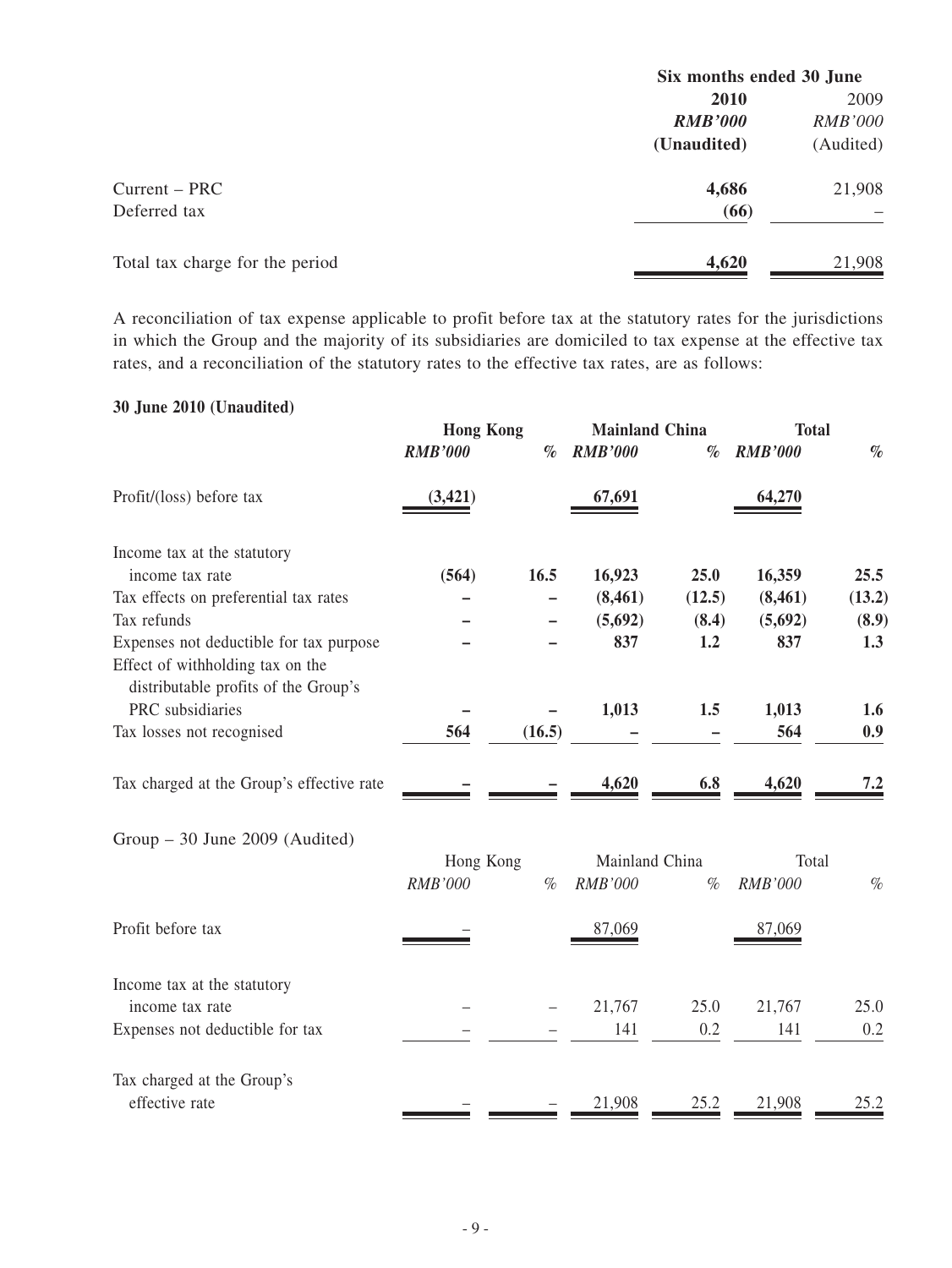#### **7. INTERIM DIVIDENDS**

The board of the Company did not recommend the payment of any interim dividend for the six months ended 30 June 2010 (the six months ended 30 June 2009: nil).

### **8. EARNINGS PER SHARE ATTRIBUTABLE TO ORDINARY EQUITY HOLDERS OF THE PARENT**

The calculation of the basic earnings per share amount is based on the profit for the period attributable to ordinary equity holders of the parent and the weighted average number of ordinary shares of 1,045,000,000 (For the six months ended 30 June 2009: 800,000,000) in issue during the period.

#### **Earnings**

|                                                                                                                   | Six months ended 30 June |                |  |
|-------------------------------------------------------------------------------------------------------------------|--------------------------|----------------|--|
|                                                                                                                   | 2010                     | 2009           |  |
|                                                                                                                   | <b>RMB'000</b>           | <i>RMB'000</i> |  |
|                                                                                                                   | (Unaudited)              | (Audited)      |  |
| Profit attributable to ordinary equity holders of the parent,<br>used in the basic earnings per share calculation | 59,650                   | 65,161         |  |
|                                                                                                                   |                          |                |  |
| <b>Shares</b>                                                                                                     |                          |                |  |
|                                                                                                                   | Six months ended 30 June |                |  |
|                                                                                                                   | 2010                     | 2009           |  |
| Weighted average number of ordinary shares in issue during                                                        |                          |                |  |
| the year used in the basic earnings per share calculation                                                         | 1,045,000,000            | 800,000,000    |  |

Diluted earnings per share amount is equal to basic earnings per share amount for the six months ended 30 June 2010 and 2009 as there were no diluting events in existence during the relevant periods.

#### **9. PROPERTY, PLANT AND EQUIPMENT**

During the six months ended 30 June 2010, the Group acquired buildings, machinery, office equipment, motor vehicle and construction in progress with an aggregate cost of approximately RMB4.7 million.

As at 30 June 2010, the Group's buildings with a net book value of RMB15,879,000 (2009: RMB16,048,000) were pledged to secure a revolving credit up to RMB30,000,000 granted by Changsha Commercial Bank for a three-year term from 25 July 2008 to 25 July 2011. As at 30 June 2010, the Group did not maintain any loan balance with Changsha Commercial Bank.

#### **10. LEASE PREPAYMENTS FOR LAND USE RIGHTS**

As at 30 June 2010, the Group's lease prepayments for land use rights of RMB2,342,000 (2009: RMB2,370,000) were pledged to secure a revolving credit up to RMB30,000,000 granted by Changsha Commercial Bank. Further details of this revolving credit are set out in note 21 below. As at 30 June 2010, the Group did not maintain any loan balance with Changsha Commercial Bank.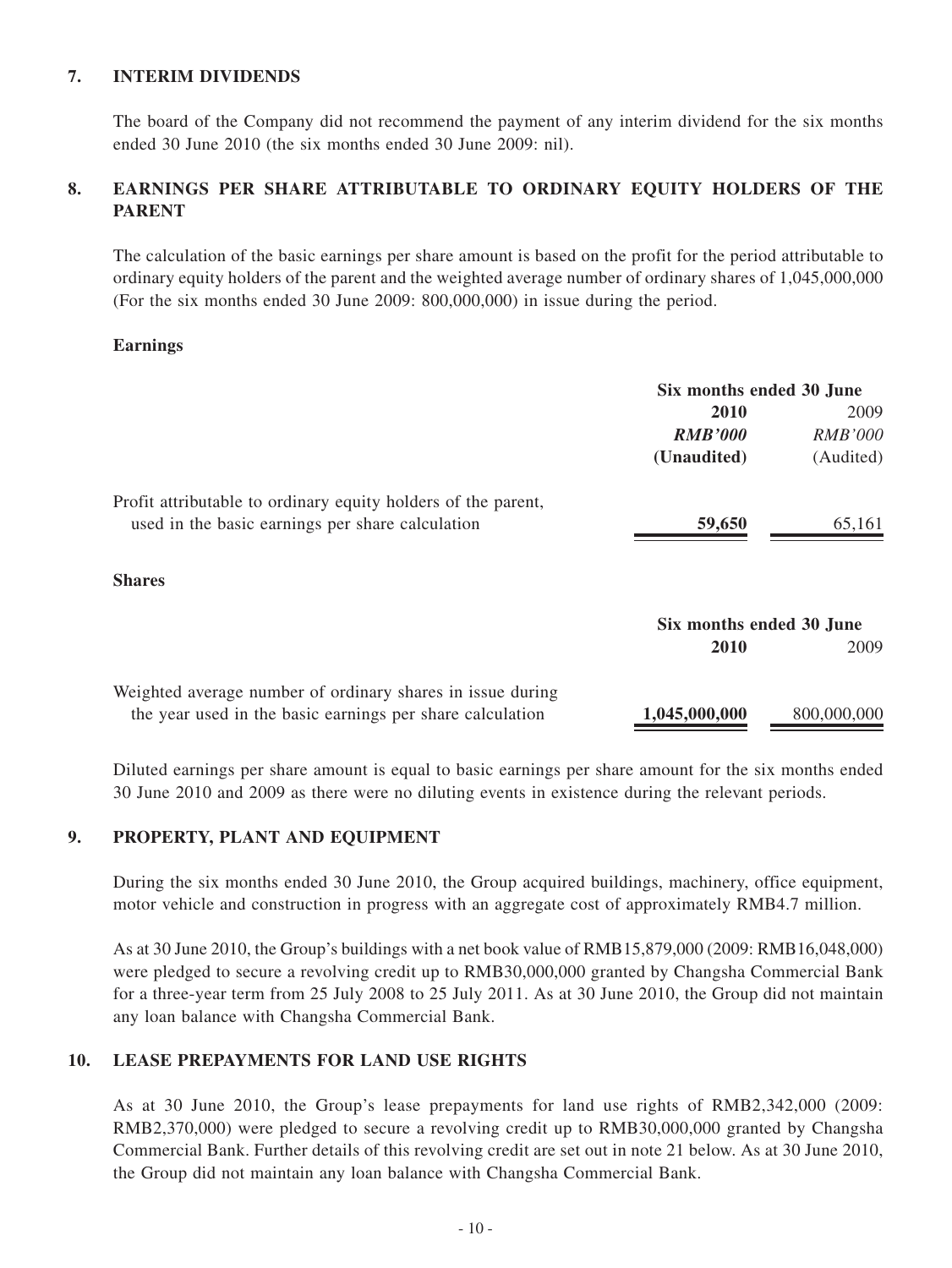#### **11. INVENTORIES**

|                | 30 June        | 31 December    |
|----------------|----------------|----------------|
|                | 2010           | 2009           |
|                | <b>RMB'000</b> | <b>RMB'000</b> |
|                | (Unaudited)    | (Audited)      |
| Raw materials  | 57,762         | 20,393         |
| Finished goods | 12,212         | 22,016         |
| Others         | 2,363          | 2,378          |
| Total          | 72,337         | 44,787         |

#### **12. TRADE RECEIVABLES**

The Group normally allows a credit period of not more than 180 days to certain customers. The Group seeks to maintain strict control over its outstanding receivables. Overdue balances are reviewed regularly by senior management. In view of the aforementioned and the fact that the Group's trade receivables relate to a large number of diversified customers, there is no significant concentration of credit risk. Trade receivables are non-interest-bearing.

An aged analysis of the trade receivables of the Group, based on the invoice date, is as follows:

| 30 June        | 31 December    |
|----------------|----------------|
| 2010           | 2009           |
| <b>RMB'000</b> | <b>RMB'000</b> |
| (Unaudited)    | (Audited)      |
| 76,051         | 14,902         |
| 26,628         | 1,066          |
| 6,838          | 2,079          |
| 109,517        | 18,047         |
| (5,033)        |                |
| 104,484        | 18,047         |
|                |                |

The carrying amounts of the trade receivables approximate to their fair values.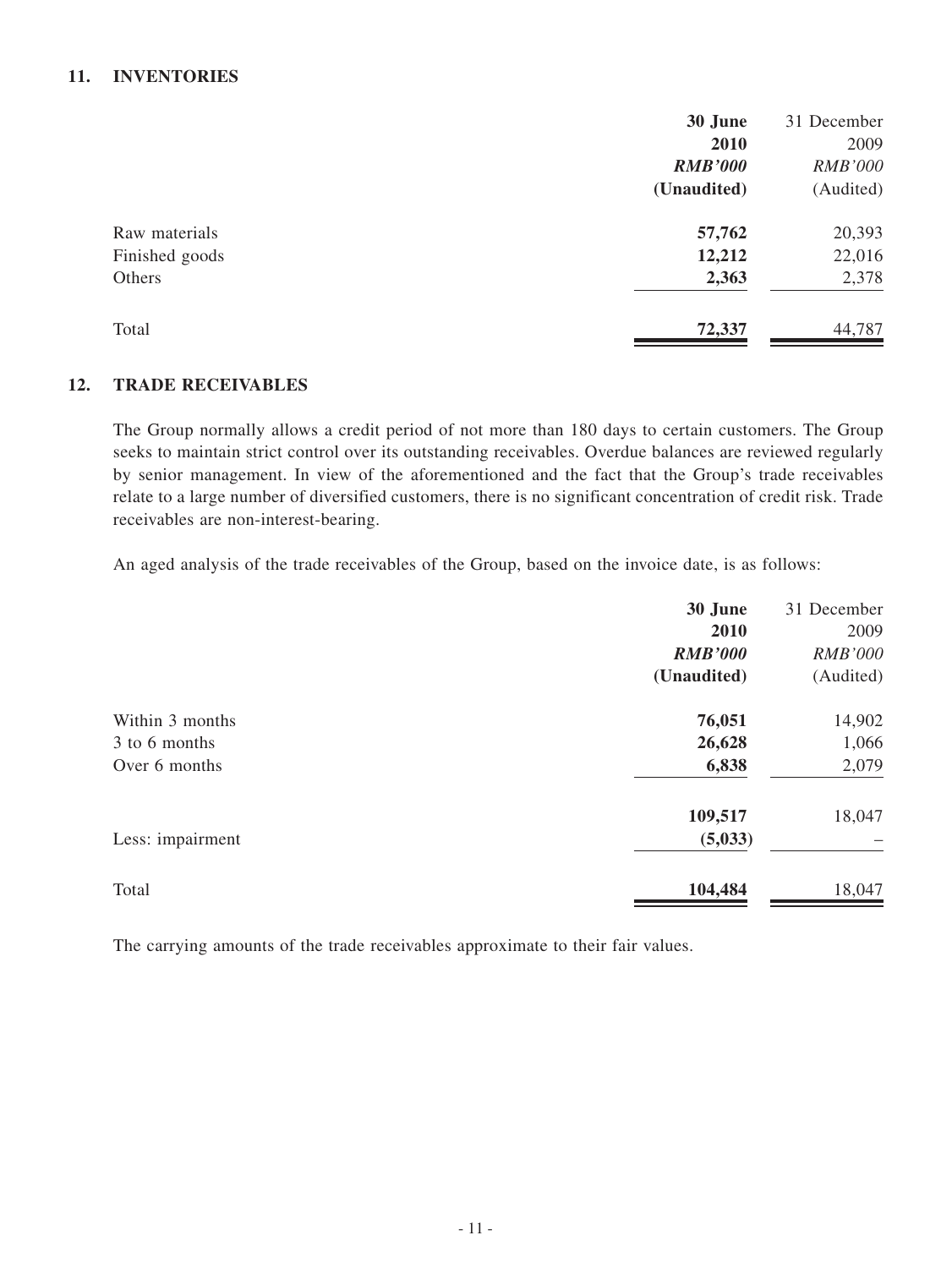#### **13. PREPAYMENTS, DEPOSITS AND OTHER RECEIVABLES**

|                          | 30 June<br>2010<br><b>RMB'000</b><br>(Unaudited) | 31 December<br>2009<br><b>RMB'000</b><br>(Audited) |
|--------------------------|--------------------------------------------------|----------------------------------------------------|
|                          |                                                  |                                                    |
| Prepayments to suppliers | 59,600                                           | 54,004                                             |
| Due from related parties | 47,470                                           | 12,530                                             |
| Prepaid income tax       | 24,941                                           |                                                    |
| Others                   | 5,177                                            | 2,274                                              |
|                          | 137,188                                          | 68,808                                             |

Prepaid income tax represents overpaid income tax as a result of income tax holiday adjustment as set out in note 6 above, which can be used to offset future income tax liabilities.

None of the above assets is either past due or impaired. The financial assets included in the above balances relate to entities which have no recent history of default.

#### **14. OTHER FINANCIAL ASSET**

The Group entered into an entrusted fund management agreement (the "Agreement") on 24 March 2010 with Hunan Trust and Investment Co., Ltd. ("Hunan Trust"), an independent third party, pursuant to which, Ausnutria Hunan entrusted Hunan Trust a fund of RMB200 million to purchase a loan product (the "Loan Product") from Hunan Provincial Expressway Construction and Development Co., Ltd., an independent third party. The Loan Product is unsecured, bore interest at a rate of 5% per annum and will mature on 17 March 2011. The Loan Product is classified as a loan and receivable and was measured at amortised cost as at 30 June 2010.

#### **15. CASH AND CASH EQUIVALENTS**

|                        | 30 June        | 31 December    |
|------------------------|----------------|----------------|
|                        | <b>2010</b>    | 2009           |
|                        | <b>RMB'000</b> | <b>RMB'000</b> |
|                        | (Unaudited)    | (Audited)      |
| Cash and bank balances | 665,264        | 1,465,887      |

As at 30 June 2010, the Group's cash and bank balances denominated in RMB amounted to RMB262,220,000 (31 December 2009: RMB555,444,000). The RMB is not freely convertible in the international market. However, under Mainland China's Foreign Exchange Control Regulations and Administration of Settlement, Sale and Payment of Foreign Exchange Regulations, the Group is permitted to exchange RMB for other currencies through banks authorised to conduct foreign exchange business.

Cash at banks earns interest at floating rates based on daily bank deposit rates. The bank balances are deposited with creditworthy banks with no recent history of default. The carrying amounts of the cash and bank balances approximate to their fair values.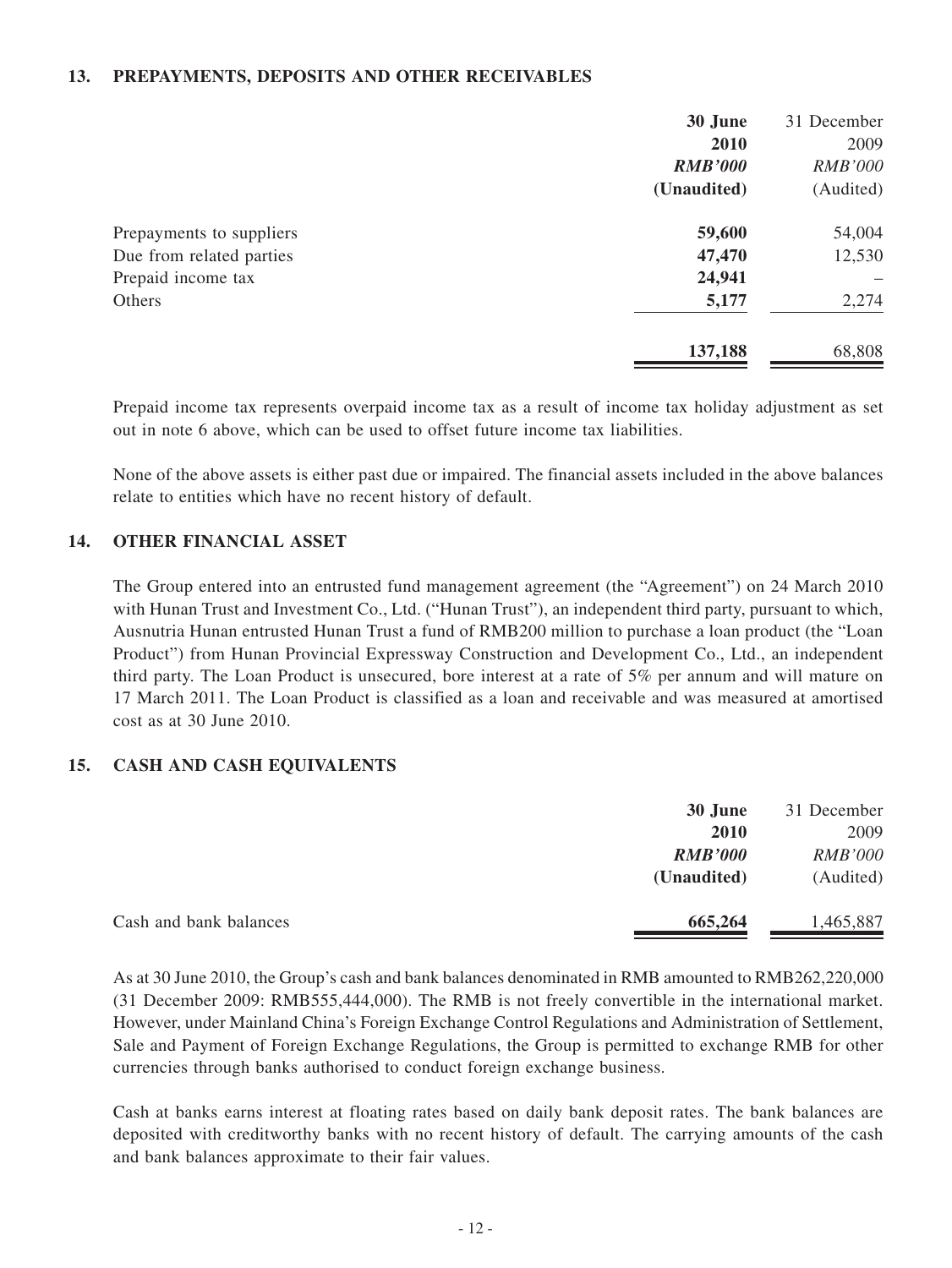#### **16. TRADE PAYABLES**

An aged analysis of the trade payables of the Group, based on the invoice date, is as follows:

|                   | 30 June        | 31 December    |
|-------------------|----------------|----------------|
|                   | 2010           | 2009           |
|                   | <b>RMB'000</b> | <b>RMB'000</b> |
|                   | (Unaudited)    | (Audited)      |
| Within two months | 23,604         | 24,768         |
| Over two months   | 883            | 590            |
|                   | 24,487         | 25,358         |

Trade payables are interest-free and are normally settled on a 45-day term.

### **17. OTHER PAYABLES AND ACCRUALS**

|                              | 30 June        | 31 December    |
|------------------------------|----------------|----------------|
|                              | 2010           | 2009           |
|                              | <b>RMB'000</b> | <b>RMB'000</b> |
|                              | (Unaudited)    | (Audited)      |
| Advances from customers      | 24,518         | 22,726         |
| Deposits                     | 7,190          | 15,829         |
| Due to related parties       |                | 85,452         |
| Accrued salaries and welfare | 3,779          | 4,101          |
| Other tax payables           | 3,316          | 22,843         |
| Others                       | 9,346          | 13,669         |
|                              | 48,149         | 164,620        |

Other payables are non-interest-bearing and have no fixed terms of repayment.

#### **18. DIVIDEND PAYABLE**

Dividend payable represented the 2009 final dividend approved during the annual general meeting of shareholders of the Company in June 2010. The dividend payable was fully paid out in July 2010.

#### **19. INTEREST-BEARING BANK LOAN**

On 31 December 2009, the Group obtained a bank loan of RMB350,000,000 from China Construction Bank. The bank loan bore interest at a monthly rate of 0.4425%. The bank loan was not secured. The bank loan of RMB350,000,000 was fully repaid in January 2010.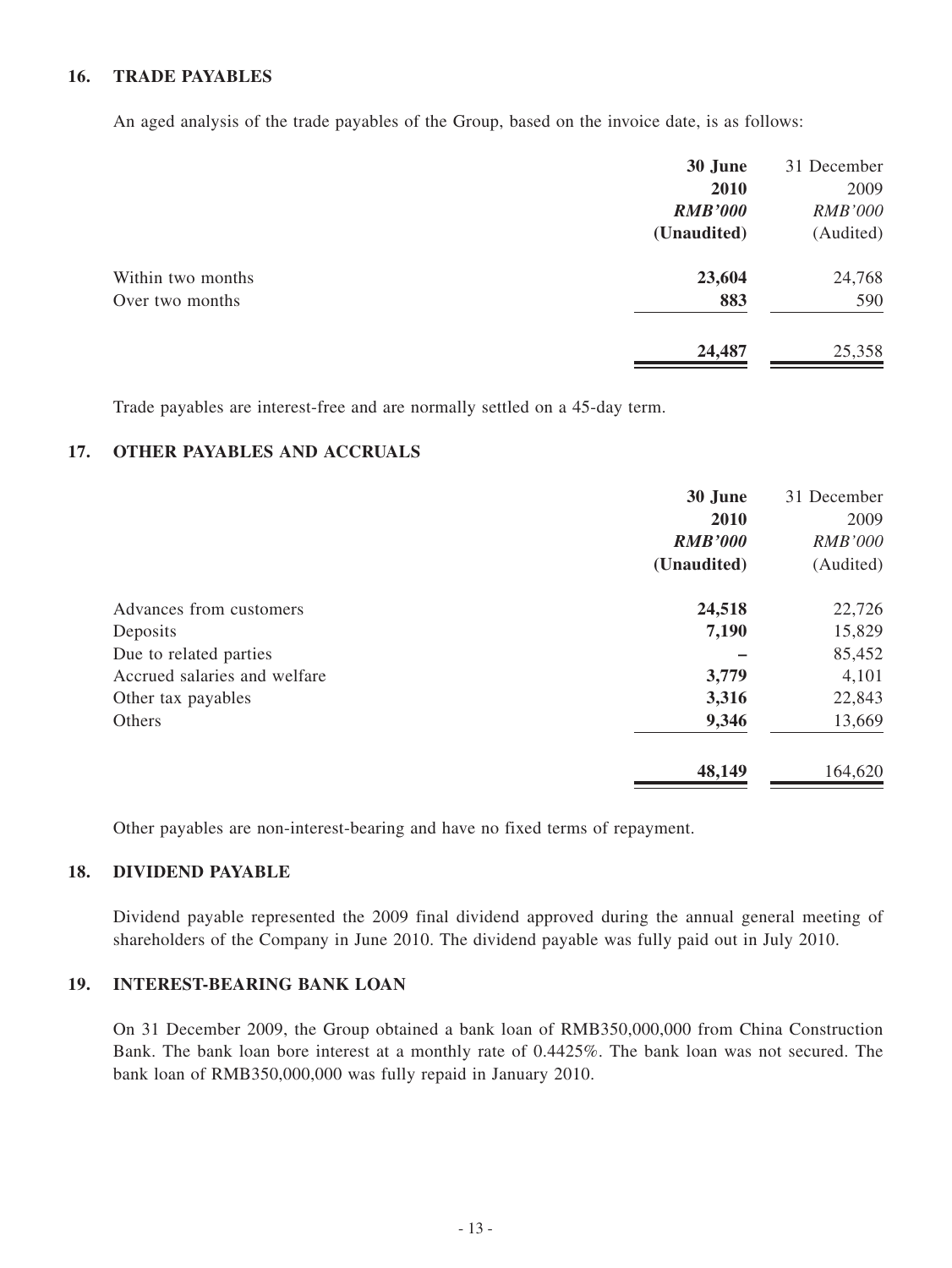#### **20. SHARE CAPITAL**

**Shares**

|                                    | 30 June        | 31 December    |
|------------------------------------|----------------|----------------|
|                                    | 2010           | 2009           |
|                                    | <b>RMB'000</b> | <i>RMB'000</i> |
|                                    | (Unaudited)    | (Audited)      |
| Authorised:                        |                |                |
| $1,500,000,000$ ordinary shares of |                |                |
| HK\$0.1 each                       | 132,152        | 132,152        |
| Issued and fully paid              |                |                |
| 1,045,000,000 ordinary shares of   |                |                |
| HK\$0.1 each                       | 92,066         | 92,066         |

#### **21. PLEDGE OF ASSETS**

The Group's properties and lease prepayments for land use rights as at 30 June 2010 were pledged to secure a revolving banking facility of RMB30,000,000, details of which were set out in note 9 and note 10 to the financial statements.

#### **22. CONTINGENT LIABILITIES**

As at 30 June 2010, the Group did not have any significant contingent liabilities.

#### **23. OPERATING LEASE ARRANGEMENTS**

#### **As lessee**

As at 30 June 2010, the Group had the following total future minimum lease payments under non-cancellable operating leases falling due as follows:

|                 | 30 June        | 31 December    |
|-----------------|----------------|----------------|
|                 | <b>2010</b>    | 2009           |
|                 | <b>RMB'000</b> | <b>RMB'000</b> |
|                 | (Unaudited)    | (Audited)      |
| Within one year | <b>210</b>     | 420            |

#### **24. COMMITMENTS**

As at 30 June 2010, the Group did not have any significant commitments (31 December 2009: nil).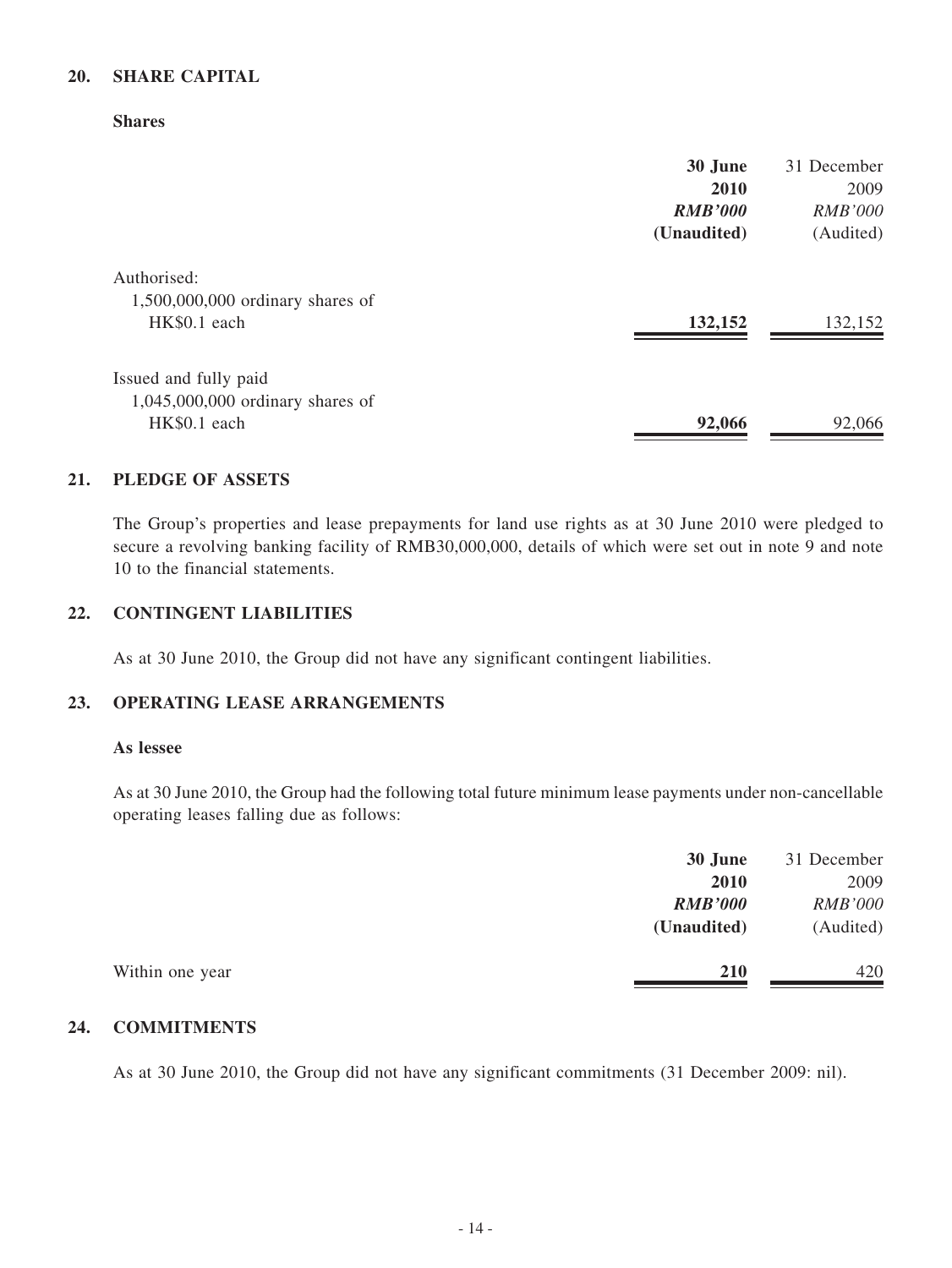#### **25. RELATED PARTY TRANSACTIONS**

**(a)** In addition to the transactions detailed elsewhere in the financial statements, the Group had the following material transactions with related parties during the six months ended 30 June 2010:

|                                           |              | Six months ended 30 June |                |
|-------------------------------------------|--------------|--------------------------|----------------|
|                                           | <b>Notes</b> | <b>2010</b>              | 2009           |
|                                           |              | <b>RMB'000</b>           | <i>RMB'000</i> |
|                                           |              | (Unaudited)              | (Audited)      |
| Office rental expense to Changsha Xin     |              |                          |                |
| Da Xin Real Estate Management Co., Ltd.   |              |                          |                |
| ("Xin Da Xin Real Estate")                | (i)          | <b>210</b>               | 210            |
| Provision of a guarantee to the Group     | (ii)         | 80,000                   | 27,328         |
| Sales of merchandise to Hunan Xin Da Xin  |              |                          |                |
| Joint Co., Ltd. ("Xin Da Xin")            | (iii)        |                          | 51             |
| Interest income                           | (iv)         |                          | 3,286          |
| Provision of a guarantee to the Group     | (iv)         |                          | 160,000        |
| Sale of merchandise to Hunan Aubrand Food |              |                          |                |
| Co., Ltd. ("Aubrand")                     | (v)          |                          | 1,846          |
| Purchase of merchandise from Aubrand      | (vi)         | 1,312                    |                |
|                                           |              |                          |                |

#### *Notes:*

- (i) The Group rents certain premises of an office building located in Changsha from Xin Da Xin Real Estate, a fellow subsidiary of the Company. During the period, the rental was determined on mutually agreed terms on an annual basis. In the opinion of the directors, the rental expenses were determined by reference to the prevailing market rental of comparable premises.
- (ii) As at 30 June 2010, the Group was granted a line of credit of RMB80,000,000 (2009: RMB27,328,000) by Bank of China. The line of credit was guaranteed by Xin Da Xin, a fellow subsidiary of the Group. The Group did not maintain any bank borrowings with Bank of China as at 30 June 2010.
- (iii) The sales prices were determined by reference to sales prices to major independent third party customers.
- (iv) On 12 March 2009, the Group obtained a bank loan of RMB160,000,000 from China Construction Bank. The bank loan was guaranteed by Xin Da Xin and bore interest at the rate of 10.87% per annum. The bank loan was repaid in May 2009 and the guarantee was released accordingly.

In the opinion of the directors of the Company, the bank loan was solely for the purpose of providing finance to Xin Da Xin and therefore the entire interest of RMB3,286,000 from the bank loan was fully charged to Xin Da Xin. From the bank loan of RMB160,000,000 obtained, the Group provided aggregate finance support of RMB143 million to Xin Da Xin in March 2009 which was fully settled in May 2009.

- (v) The Group sold olive oil of RMB1,846,000 to Aubrand, a fellow subsidiary of the Group, at purchase cost.
- (vi) The Group purchased olive oil of RMB1,312,000 from Aubrand, a fellow subsidiary of the Group, and distributed the olive oil to certain employees as benefits. The sales prices were determined by reference to sales prices to major independent third party customers.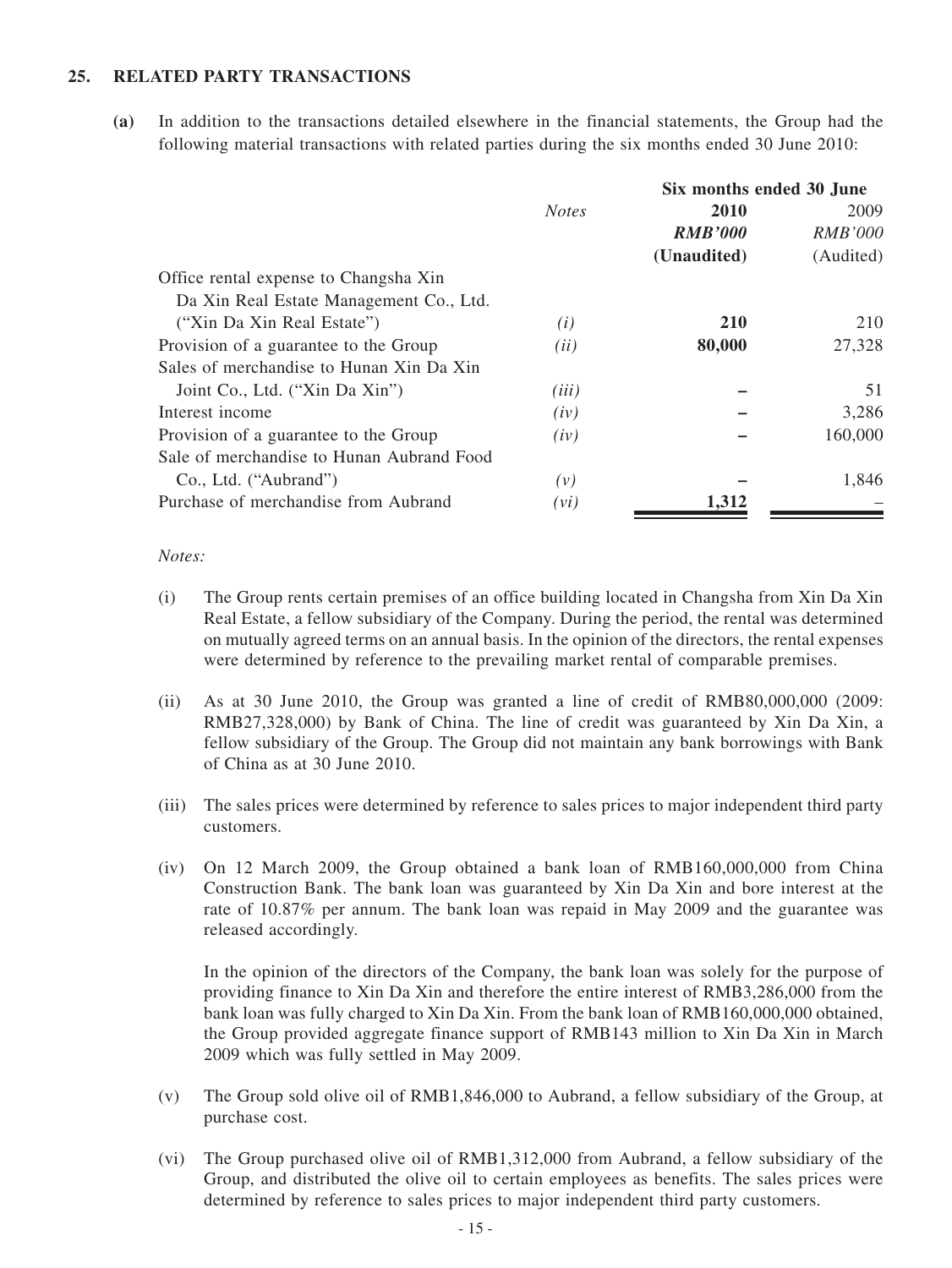#### **(b) Balances with related parties**

|                                              |              | 30 June        | 31 December    |
|----------------------------------------------|--------------|----------------|----------------|
|                                              | <b>Notes</b> | 2010           | 2009           |
|                                              |              | <b>RMB'000</b> | <b>RMB'000</b> |
|                                              |              | (Unaudited)    | (Audited)      |
| Prepayments, deposits and other receivables: |              |                |                |
| Aubrand                                      |              | <b>380</b>     | 1,564          |
| All Harmony International Limited            | (i)          | 8,873          |                |
| Silver Castle International Limited          | (i)          | 4,991          |                |
| Ausnutria Holding Co., Ltd.                  | (i)          | 10,019         | 2,612          |
| <b>Braver Leader Limited</b>                 | (i)          | 23,207         | 8,354          |
| Other payables and accruals:                 |              |                |                |
| All Harmony International Limited            | (i)          |                | 46,403         |
| Silver Castle International Limited          | (i)          |                | 39,049         |

The balances with related parties are non-interest-bearing and have no fixed terms of repayments.

*Notes:*

(i) These entities are shareholders of the Company and under the control of certain executive directors of the Company. The balances were fully settled in July 2010.

#### **(c) Compensation of key management personnel of the Group**

|                                                     | Six months ended 30 June |                |
|-----------------------------------------------------|--------------------------|----------------|
|                                                     | 2010<br>2010             |                |
|                                                     | <b>RMB'000</b>           | <i>RMB'000</i> |
|                                                     | (Unaudited)              | (Audited)      |
| Salaries, allowances and benefits in kind           | 465                      | 248            |
| Retirement benefit contributions                    | 5                        |                |
| Total compensation paid to key management personnel | 470                      | 250            |

#### **26. OPERATING SEGMENT INFORMATION**

For management purposes, the Group has a single operating and reportable segment – the production, marketing and distribution of high-end and premium paediatric nutrition products in the PRC (including Hong Kong and Macau). All of the Group's revenue from external customers and operating profit are generated from this single segment. As at 30 June 2010, all of the Group's non-current assets were located in the PRC. None of the Group's sales to a single external customer amounted to 10% or more of the Group's revenue during the six months ended 30 June 2010 (six months ended 30 June 2009: nil).

#### **27. EVENTS AFTER THE REPORTING PERIOD**

The Group did not have any significant events taking place after 30 June 2010.

#### **28. APPROVAL OF THE FINANCIAL STATEMENTS**

The Interim Condensed Consolidated Financial Statements were approved and authorised for issue by the board of directors on 30 August 2010.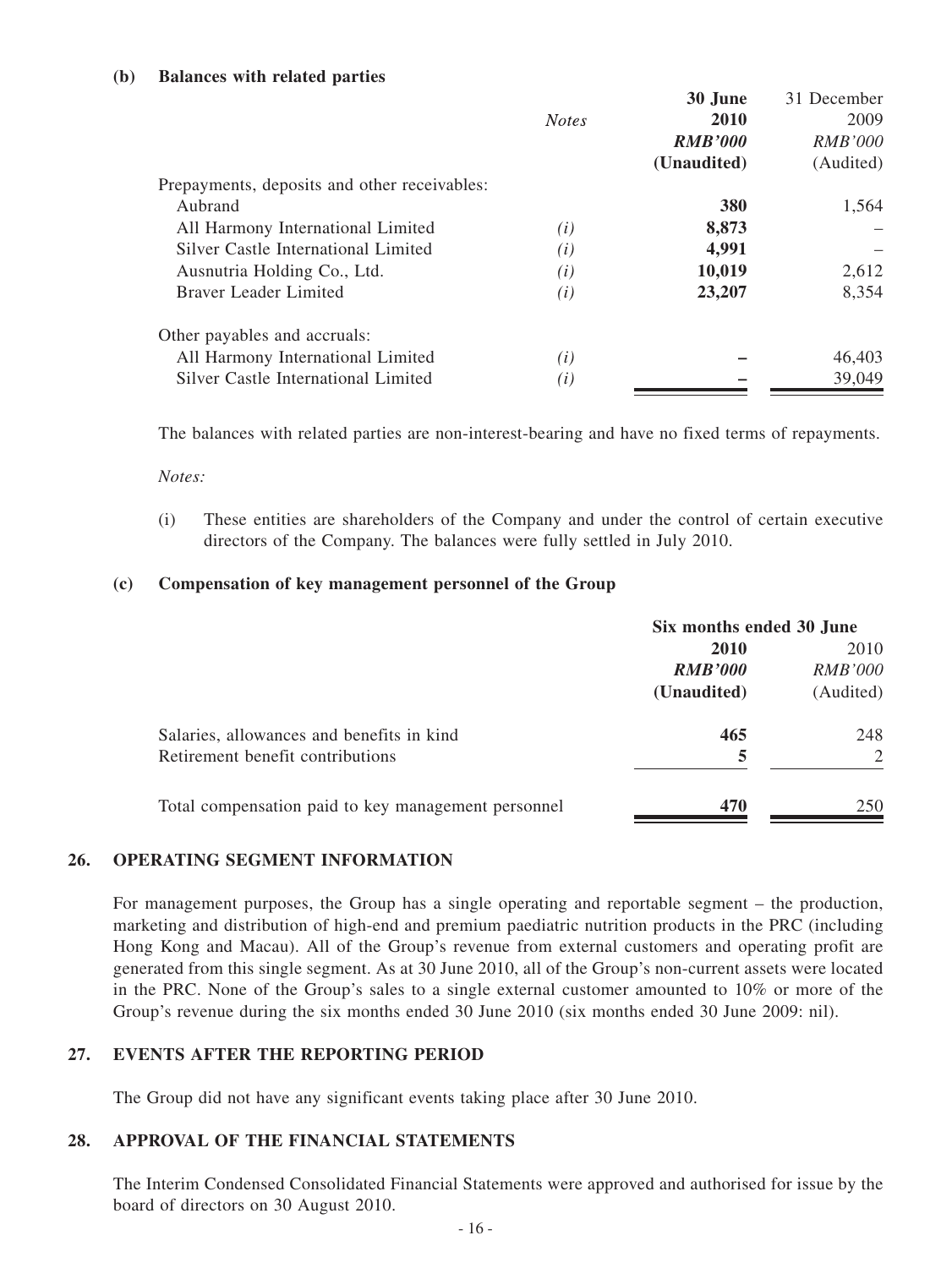### **MANAGEMENT DISCUSSION AND ANALYSIS**

### **Business Overview**

The Group continues to carry out the five-year supply agreement with Tatura Milk Industries Limited ("**Tatura**") to secure the long term supply of milk powder for producing our products. The Group has also entered into an agreement with France Nutribio SAS ("NUTRIBIO") to launch a new series of formula products produced by NUTRIBIO in order to enable us to meet additional supply requirement.

The Group's wholesale distribution and sale of paediatric milk formula products to distributors are through an extensive distribution network across 27 provinces, 4 autonomous regions, 4 municipalities in the PRC and the Hong Kong Special Administrative Region. These distributors further distribute and sell our products to retail outlets such as department stores, supermarkets and babies and parenting specialty stores throughout the PRC. We have also appointed an agent to distribute our products through online shopping and infomercials.

For the six months period ended 30 June 2010, the Group's sales reached RMB294.55 million, which was a decrease of approximately 8.23% as compared with the same period of the previous year. Nevertheless, the gross profit margin of the overall products has increased. The Group's gross profit of RMB153.98 million represented an increase of approximately 13.01% as compared with the same period of the previous year. The Group currently has four different product series of paediatric milk formula and other paediatric nutritional supplements. The four major product series are A-choice Series, Best-choice Series, Allnutria Series and Allnutria Organic Series, which are designed to target consumers of high-priced and premium-priced products.

The main priorities of the Group in the six months period ended 30 June 2010 are to enhance the sales network and sales force and to better secure our upstream supply. The Group has contracted more distributors and expanded our sales team by employing more sales personnel.

Details of the Group's products and analysis of their performances during the six months period ended 30 June 2010 are set out below:

### *A-choice Series*

The A-choice Series is divided into three stages for infants and toddlers of different ages: for new born infants up to 12 months of age; for infants and toddlers aged from 6 months to 18 months; and for toddlers aged from 12 months to 3 years. The formula for the A-choice Series products contains a combination of probiotics which is known for enhancing the development of healthy bacteria and for encouraging nutritional absorption as well as ingredients which are known to assist neurological development of infants and toddlers. The products in the A-choice Series are available in cans and aluminium foil bag packages of different volumes to cater for the different needs of consumers. The A-choice Series products are targeted towards the high-priced paediatric milk formula market.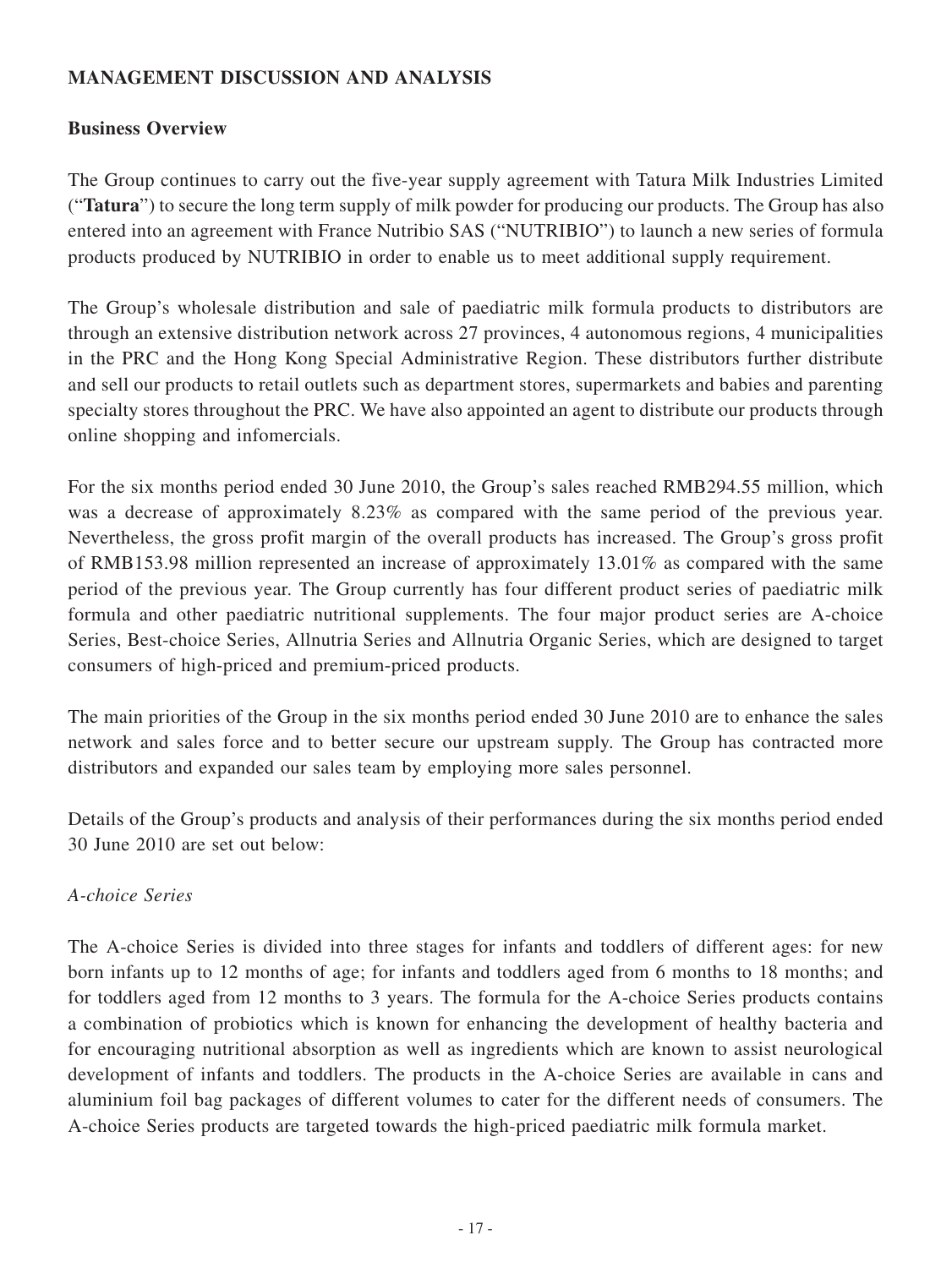The sales of A-choice Series during the six months period ended 30 June 2010 has decreased by approximately 3.67% as compared to the same period of last year and contributed approximately 11.06% of the Group's total revenue (six months ended 30 June 2009: approximately 10.54%).

### *Best-choice Series*

The Best-choice Series is divided into three stages for infants and toddlers of different ages: for new born infants up to 12 months of age; for infants and toddlers aged from 6 months to 18 months; and for toddlers aged from 12 months to 3 years. The Best-choice Series formula includes ingredients which are known to strengthen the infant and toddler's immune system and assists in the infant and toddler's brain development. The products in the Best-choice Series are available in cans and aluminium foil bag packages of different volumes to cater for the different needs of consumers. The Best-choice Series products are targeted towards the high-priced paediatric milk formula market.

The Best-choice Series had, in the past, been the Group's top selling series. The sales of which during the half year has decreased by approximately 35.69% as compared to the same period of the previous year and contributed approximately 29.93% of the Group's total revenue (six months ended 30 June 2009: approximately 42.71%). Due to the satisfactory sales performance of another series, namely the Allnutria Organic Series as set out below, the contribution of this series in the Group's total revenue has dropped during the half year.

### *Allnutria Series*

The Allnutria Series, which was jointly developed by the Group and Tatura, is divided into four stages for infants and toddlers of different ages: for new born infants up to 100 days of age; for infants aged from 100 days to 180 days; for infants aged from 180 days to 360 days; and for toddlers aged from 360 days and upwards.

The formula of the Allnutria Series is most similar to natural mother's breast milk which is known to strengthen the infant and toddler's immune system as well as to enhance the infant and toddler's intestinal system. It has been well accepted by the market and was the top selling product series of the Group for the six months period ended 30 June 2010. Sales of this series for the six months period ended 30 June 2010 decreased by approximately 8.22% as compared to the same period in 2009 and contributed approximately 44.82% of the Group's total revenue (six months ended 30 June 2009: approximately 44.82%).

## *The Allnutria Organic Series*

The Group launched the Allnutria Organic Series products in early 2010 which has been well accepted by the market.

The Allnutria Organic Series, which was jointly developed by the Group and Tatura, is certified by both the National Association for Sustainable Agriculture, Australia ("NASAA") and China Organic Food Certification Center ("COFCC"). The Allnutria Organic Series is divided into three stages for infants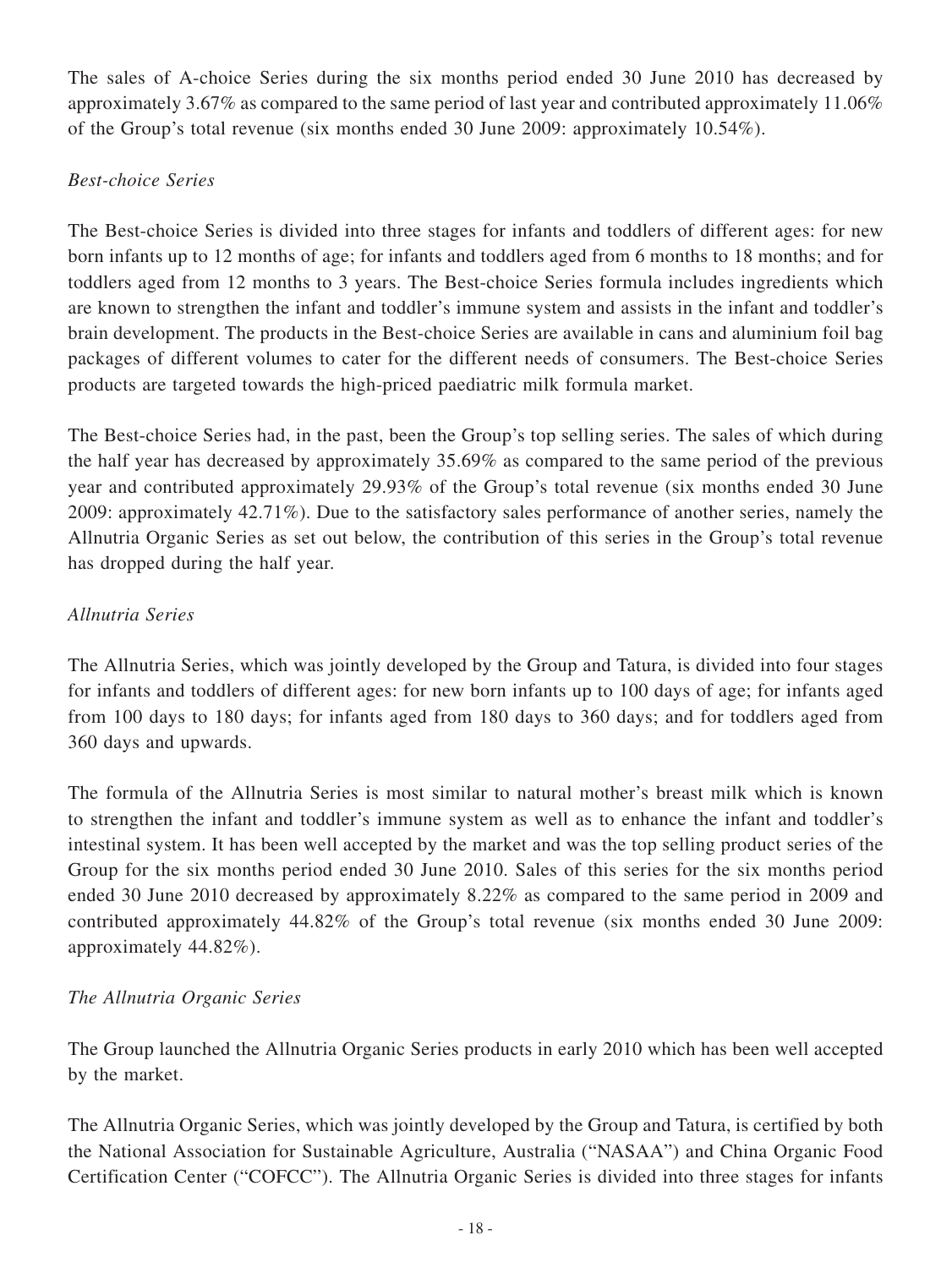and toddlers of different ages: for new born infants up to 6 months of age; for infants and toddlers aged from 6 months to 12 months; and for toddlers aged from 12 months to 3 years.

Since the Allnutria Organic Series meets the requirements of parents who particularly concern about the health and using environmentally friendly products, it has been well accepted by the market and has become one of the major product series of the Group during the half year. The sales of Allnutria Organic Series during six months period ended 30 June 2010 has contributed approximately 13.34% of the Group's total revenue.

### *Other Products*

Other products comprise products of supplemental meals for infants and milk powder of specialty formulas. The Group produces rice cereals with different added ingredients as supplemental meals for infants and milk powder of different specialty formulas which are designed to target consumers with special needs including premature and low birth-weight infants and expectant or nursing mothers.

As these products are not the Group's main products such as the Allnutria Series, sales revenue has been comparatively lower than those of other series and decreased by approximately 60.32% during the six months period ended 30 June 2010 and contributed 0.85% of the Group's total revenue (six months ended 30 June 2009: approximately 1.93%).

### **Branding and Marketing**

The Group's trademark "Ausnutria" has recently been accredited as "China Wellknown Trademark" in early 2010 by the Trademark Office of the State Administration for Industry & Commerce of the PRC in relation to trademark awareness. The Group has focused on brand building, such as advertising through CCTV and the Hong Kong ATV Channel. Moreover, we have cooperated with JinYing Carton of Hunan TV on large scale activities such as the "Allnutria Baby Show" which was carried out in more than 100 cities in PRC.

The Group considers a number of factors have contributed to its success and growth of its business, among which include the adoption of an innovative and special business strategy and development of an efficient business model for marketing, distribution and customer services. The Group believes that its brand recognition and reputation are instrumental to its success and growth.

### **Financial Review**

The Group recorded a total revenue for the six months ended 30 June 2010 of approximately RMB294,550,000 (six months ended 30 June 2009: RMB320,972,000), a decrease of approximately 8.23% as compared to the previous year. The unaudited profit attributable to owners of the parent company was approximately RMB59,652,000 (six months ended 30 June 2009: RMB65,162,000) and the basic earnings per share was RMB5.71 cents (six months ended 30 June 2009: RMB8.15 cents), representing a decrease of approximately RMB2.44 cents over the corresponding period of prior year.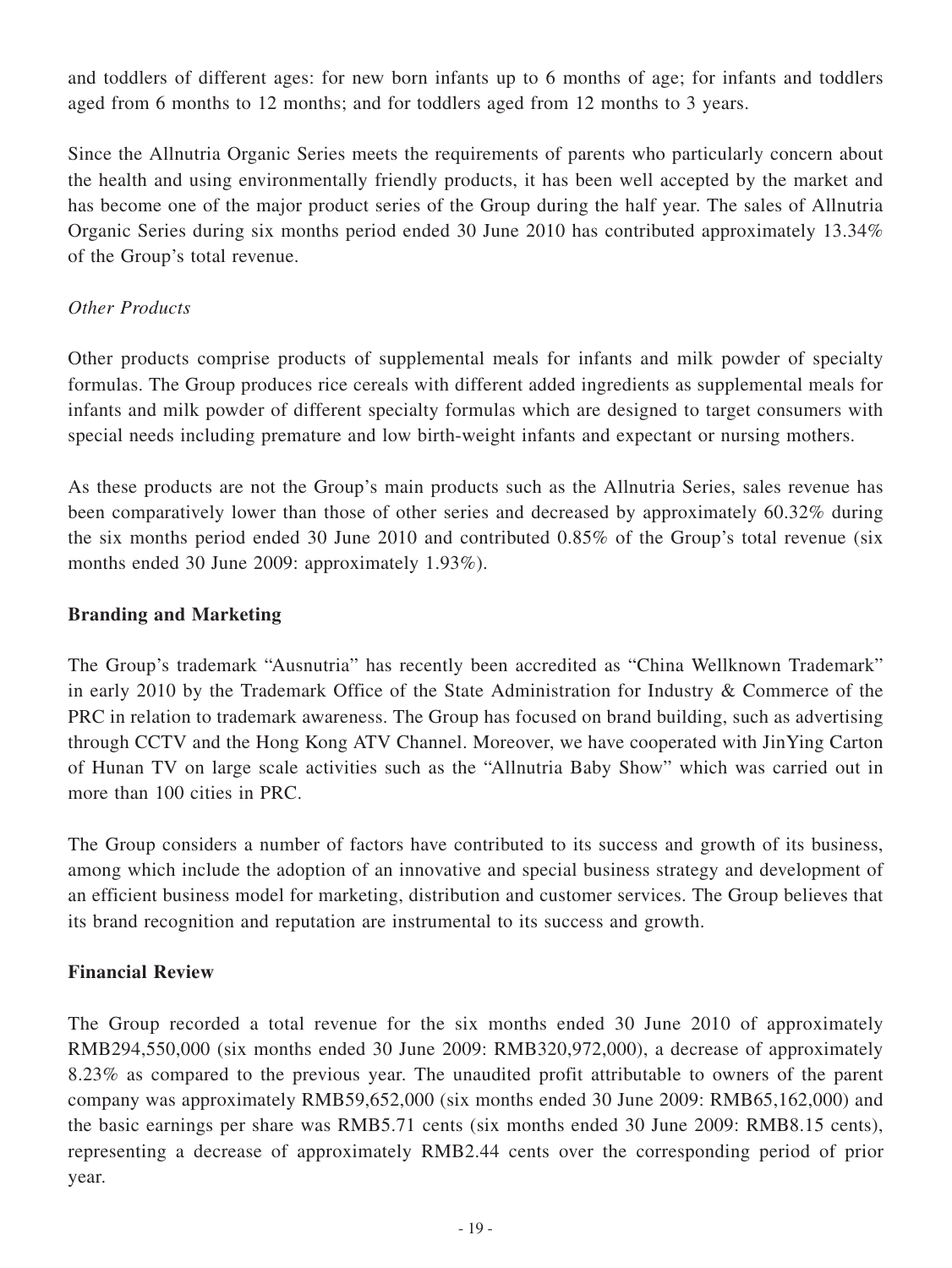### **Material Investment and Acquisition and Disposal of Subsidiaries**

During the period, there was no material investment and acquisition or disposal of subsidiaries.

### **Future Plans for Material Investment**

The Group intends to explore investment opportunities in order to secure its milk powder supplies by way of upward integration with potential milk powder suppliers, amongst others, in Australia, New Zealand and Europe. As at the date of this announcement, we have not entered into any legally binding agreement or arrangement with respect to the upward integration opportunities mentioned above except those disclosed in the relevant public announcement.

### **Financial Resource, Liquidity and pledge of Assets**

As at 30 June 2010, net assets of the Group amounted to approximately RMB1,085,187,000 (31 December 2009: RMB1,080,573,000); current assets amounted to approximately RMB1,179,273,000 (31 December 2009: RMB1,597,529,000), of which approximately RMB665,264,000 (31 December 2009: RMB1,465,987,000) were cash and bank deposits.

The Group usually applies its cash flows generated internally to meet its operation needs. Following the funds raised through the initial public offering, the Group has plenty of financial resources and liquidity that are sufficient to meet its daily business operations and future development.

As at 30 June 2010, except for the pledge of the Group's building with a net book value of RMB15,879,000 (31 December 2009: RMB16,048,000) and lease prepayments for land use rights of RMB2,342,000 (31 December 2009: RMB2,370,000), the Group has not pledged any other assets to any third party (31 December 2009: nil).

## *Capital Structure*

Details of movement in the company's authorized or issued share capital during the period are set out in note 20. The Company's capital structure only comprises ordinary shares.

## **Gearing Ratio**

As at 30 June 2010, the Group's current liabilities amounted to approximately RMB127,755,000 (31 December 2009: RMB546,529,000). The net assets value per share of the Group was approximately RMB1.04 (31 December 2009: approximately RMB1.03). The Group's ratio of current liabilities over current assets was approximately 10.83% (31 December 2009: approximately 34.21%) and the gearing ratio was approximately 11.87% (31 December 2009: approximately 50.58%) on the basis of total liabilities over net assets. As at 30 June 2010, the Group had no outstanding bank loans (31 December 2009: RMB350,000,000).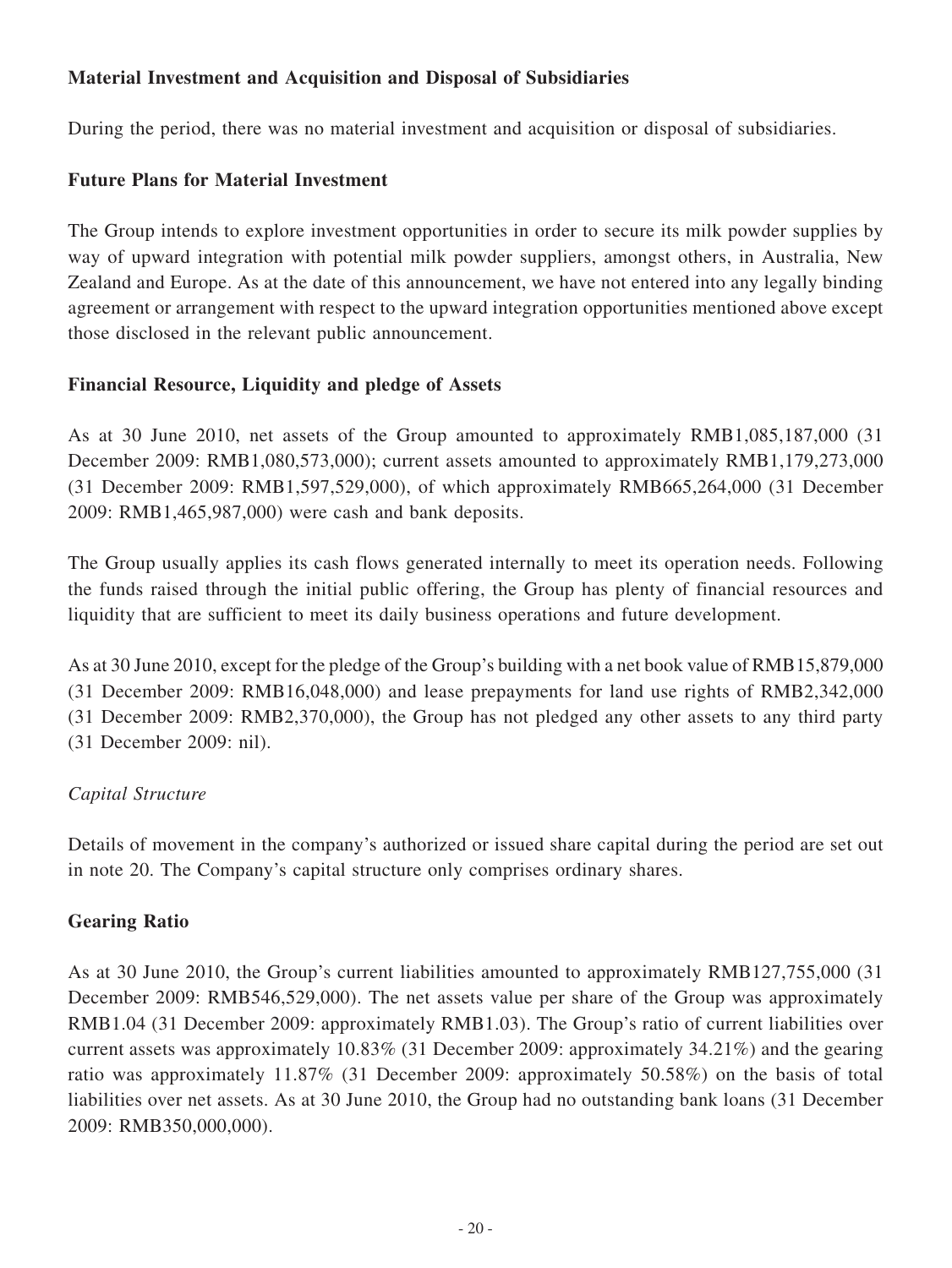### **Interest and Foreign Exchange Risk**

During the reporting period, the Group did not have any debt obligation with floating interest rates (31 December 2009: nil). Accordingly, the Group had no significant interest rate risk.

Substantially all of the Group's businesses are denominated in RMB, which is the Group's presentation currency. As at 30 June 2010, except for certain cash and bank balances which are denominated in HK\$, the Group's assets and liabilities were all accounted for in RMB and the fluctuations in foreign exchange had no material effect on the Group's equity.

### **Credit Risk**

The Group only trades with recognised and creditworthy third parties. The Group seeks to maintain strict control over its outstanding receivables and closely monitors the collection process to minimise credit risk. As the Group's exposure spreads over a diversified portfolio of customers, there is no significant concentration of credit risk.

The carrying amounts of cash and cash equivalents, trade receivables, other receivables and other financial assets, represent the Group's maximum exposure to credit risk in relation to the Group's other financial assets.

### **Capital Commitment**

As at 30 June 2010, the Group did not have any significant capital commitment (31 December 2009: nil).

### **Contingent Liabilities**

As at 30 June 2010, the Group did not have any significant contingent liabilities (31 December 2009: nil).

### **Use of Proceed**

The shares of the Company were listed on the main board of the Hong Kong Stock Exchange on 8 October 2009 with net proceeds from the global offering of the Company of approximately HK\$823.1 million (after deducting underwriting commissions and related expenses).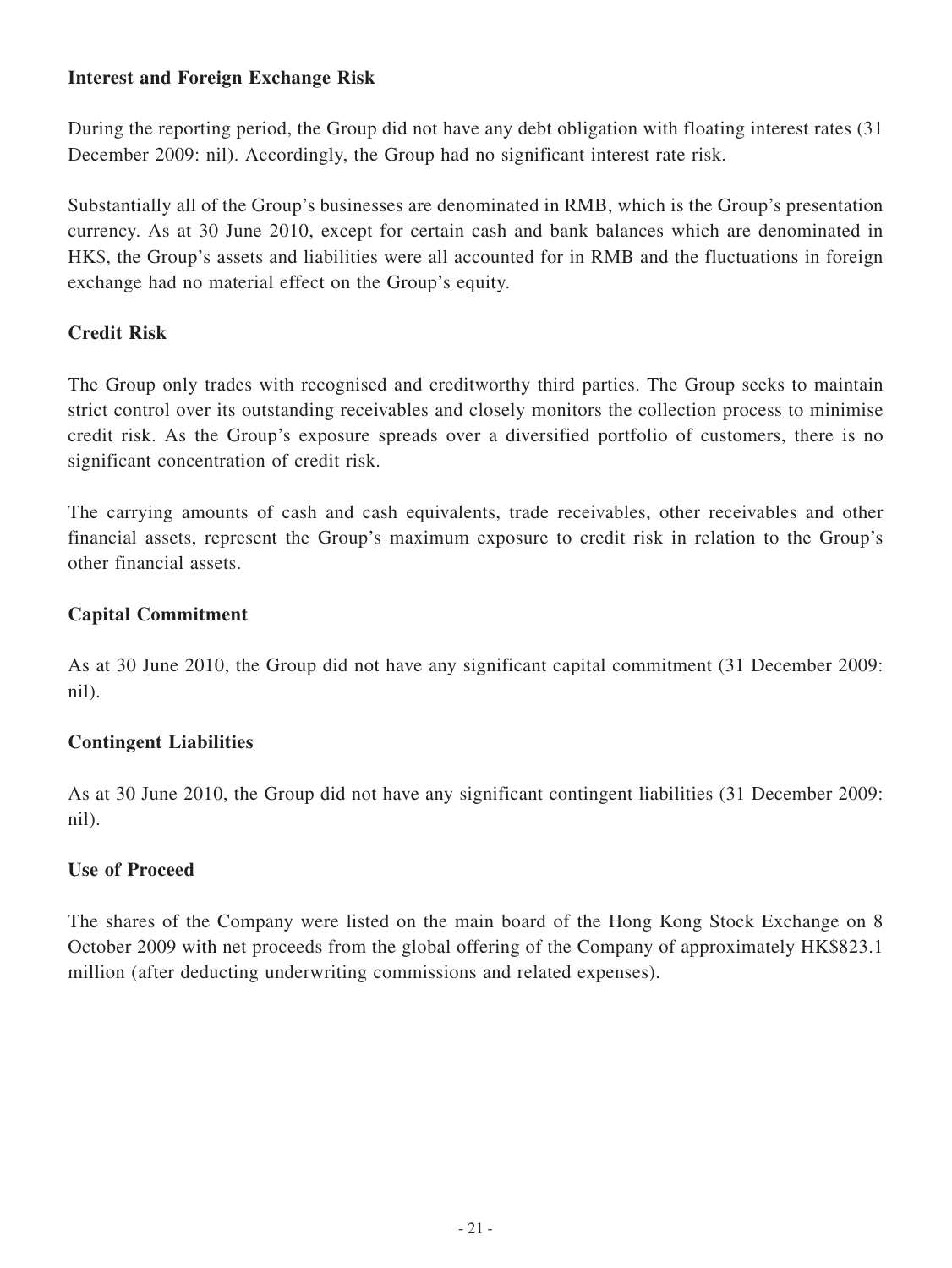The use of the net proceeds from the global offering up to 30 June 2010 was as follows:

|                                                               | <b>HK\$'000</b> |
|---------------------------------------------------------------|-----------------|
| Invest in upstream operations                                 |                 |
| Expand our distribution network and brand building            | 125,839         |
| Enhance our research and development efforts                  | 7,473           |
| Introduce new series of organic paediatric nutrition products | 47,179          |
| Establish new production lines and warehouse                  | 1,883           |
| General working capital                                       | 51,190          |
|                                                               | 233,564         |

The remaining balance was deposited in reputable financial institutions.

The Directors intend to apply the remaining net proceeds in the manner set out in the prospectus of the Company.

### **Employees**

As at 30 June 2010, the Group employed approximately 474 employees (31 December 2009: 307). The increase in the number of employees was due to expansion of the Group's business to cope with business promotion and market exploration. The salary levels of employees are determined by their performance, qualifications, experience and contribution to the Group with reference to general market trend.

The total employees expenses of the Group including directors' remuneration charged to the consolidated statement of comprehensive income for the year ended 30 June 2010 amounted to approximately RMB11,599,000 (30 June 2009 RMB6,373,000). The increase in total employees expenses was due to the increase in the number of employees and salary increments adjusted in accordance with the labour market trend.

### **Changes of Directors and Senior Management**

During the reporting period, the Company's joint company secretary, Mr. LI Wing Sum Steven has resigned on 1 July 2010. The Company has appointed Mr. LAM Hiu Fung as the chief financial officer and joint company secretary on 17 August 2010. Details of which please refer to the announcement dated 17 August 2010. There was no other change of Directors and Senior Management during the period.

### **PURCHASE, REDEMPTION OR SALE OF LISTED SECURITIES OF THE COMPANY**

Neither the Company, nor any of its subsidiaries purchased, redeemed or sold any of the Company's listed securities during the six months ended 30 June 2010.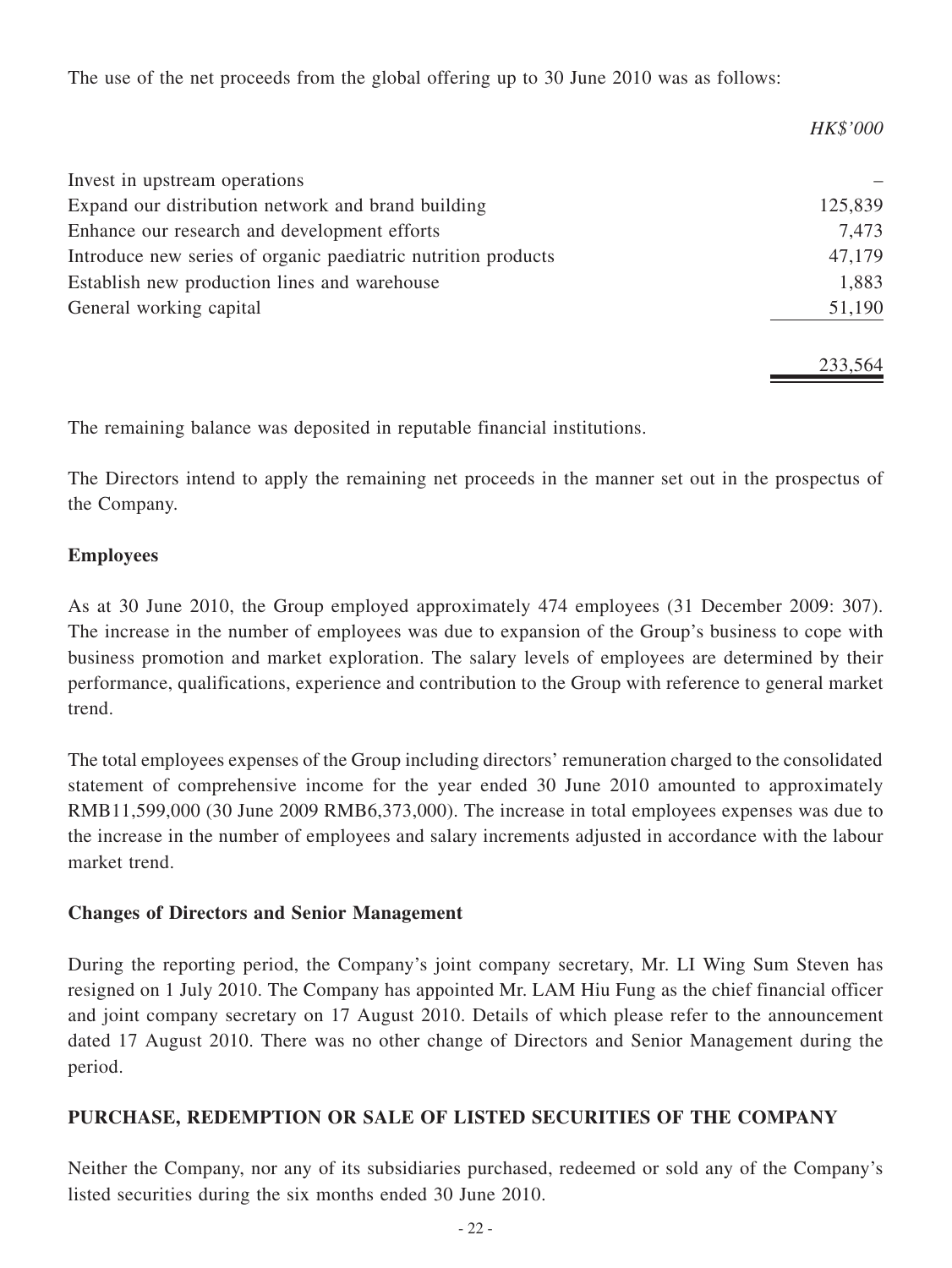### **DIVIDEND DISTRIBUTION**

The Directors do not recommend payment of an interim dividend for the six months ended 30 June 2010.

### **DIRECTORS' SECURITIES TRANSACTIONS**

The Company has adopted the Model Code for Securities Transactions by Directors of Listed Issuers (the "Model Code") set out in Appendix 10 to the Listing Rules as its own code of conduct regarding directors' securities transactions. Having made specific enquiry of all Directors, the Directors have confirmed that they have complied with the Model Code throughout the reporting period.

### **CODE ON CORPORATE GOVERNANCE PRACTICES**

In the opinion of the Directors, the Company has fully complied with the code provisions set out in the Code on Corporate Governance Practices contained in Appendix 14 to the Listing Rules throughout the six months period ended 30 June 2010.

# **DIRECTORS' INTERESTS AND SHORT POSITIONS IN SHARES AND UNDERLYING SHARES**

As at 30 June 2010, the interests and short positions of the directors and supervisors of the Company in the share capital and underlying shares of the Company or its associated corporations (within the meaning of Part XV of the Securities and Futures Ordinance (the "SFO")), as recorded in the register required to be kept by the Company pursuant to Section 352 of the SFO, or as otherwise notified to the Company and the Stock Exchange pursuant to Appendix 10 of the Listing Rules, were as follows:

| <b>Name</b>                    | Number of<br><b>Ordinary Share</b> | <b>Nature of Interest</b>             | Percentage of issued<br>share capital |
|--------------------------------|------------------------------------|---------------------------------------|---------------------------------------|
|                                |                                    |                                       |                                       |
| Mr. Wu Yueshi ("Mr. Wu")       | 593,000,000                        | Interest of controlled<br>corporation | 56.75%                                |
| Mr. Yan Weibin ("Mr. Yan")     | 200,000,000                        | Interest of controlled<br>corporation | 19.13%                                |
| Mr. Chen Yuanrong ("Mr. Chen") | 107,000,000                        | Interest of controlled<br>corporation | 10.24%                                |

Save as disclosed above, as at 30 June 2010, none of the Directors had registered an interest or short position in the shares, underlying shares or debentures of the Company or any of its associated corporations that was required to be recorded pursuant to Section 352 of the SFO, or as otherwise notified to the Company and the Stock Exchange pursuant to Appendix 10 of the Listing Rules.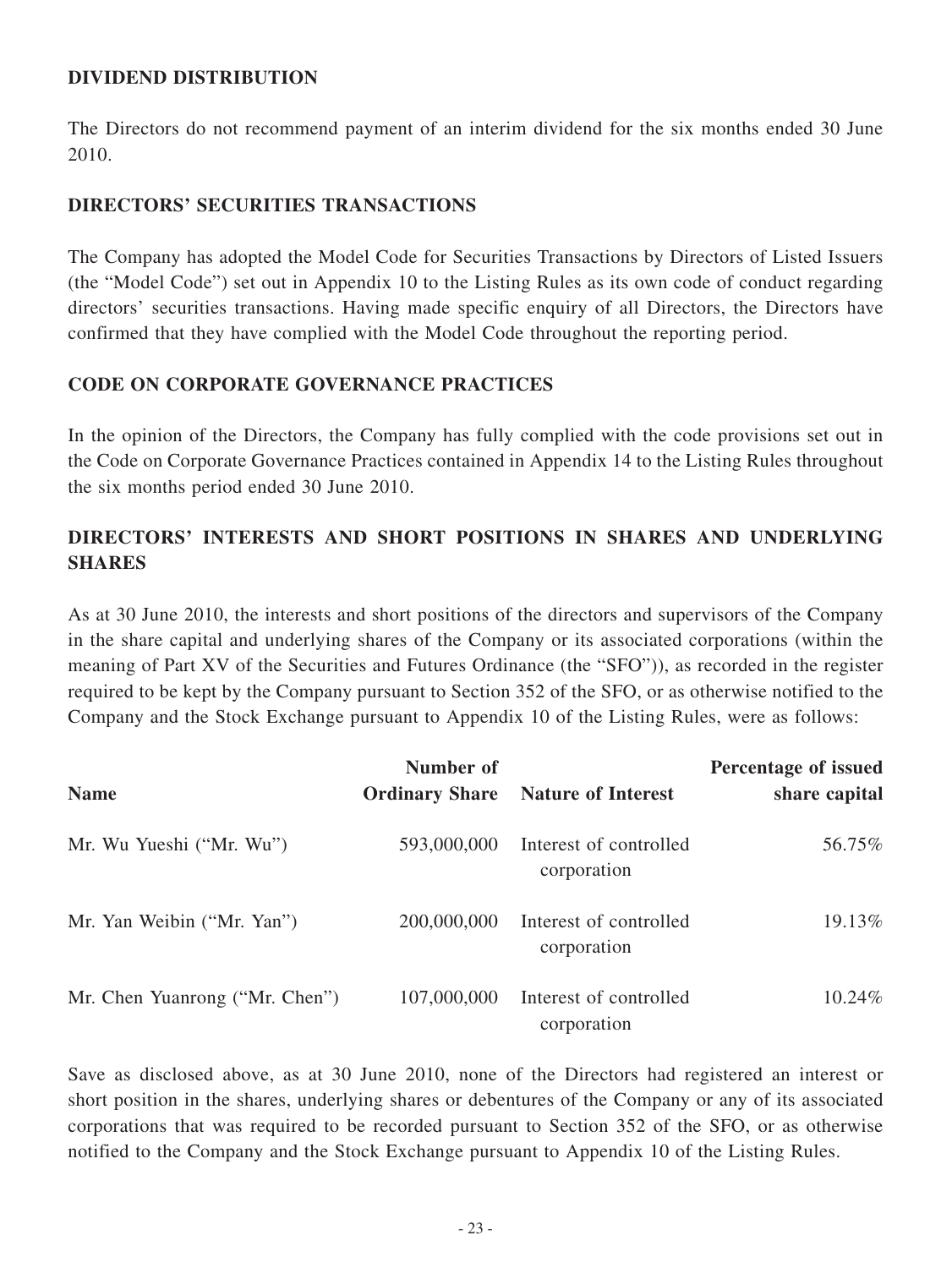### **Directors' rights to acquire shares or debentures**

At no time during the year were rights to acquire benefits by means of the acquisition of shares in or debentures of the Company granted to any director or their respective spouses or minor children, or were any such rights exercised by them; or was the Company or any of its subsidiaries a party to any arrangement to enable the directors to acquire such rights in any other body corporate.

### **Substantial shareholders' and other persons' interests in shares and underlying shares**

As at 30 June 2010, the following interests of 5% or more of the issued share capital of the Company were recorded in the register of interests required to be kept by the Company pursuant to Section 336 of the SFO:

| <b>Name</b>                                                    | Number of<br><b>Ordinary Share</b> | <b>Nature of Interest</b>             | Percentage of issued<br>share capital |
|----------------------------------------------------------------|------------------------------------|---------------------------------------|---------------------------------------|
| All Harmony International Limited<br>("All Harmony") $(1)$     | 107,000,000                        | Registered owner                      | 10.24%                                |
| <b>Brave Leader Limited</b><br>("Brave Leader") $(2)$          | 333,000,000                        | Registered owner                      | 31.87%                                |
| Silver Castle International Limited<br>("Silver Castle") $(3)$ | 60,000,000                         | Registered owner                      | 5.74%                                 |
| Ausnutria Holding Co Ltd<br>("Ausnutria BVI") <sup>(4)</sup>   | 200,000,000                        | Registered owner                      | 19.13%                                |
| Mr. Chen Yuanrong $(1)$                                        | 107,000,000                        | Interest of controlled<br>corporation | 10.24%                                |
| Mr. Wu Yueshi (2,3,4)                                          | 593,000,000                        | Interest of controlled<br>corporation | 56.75%                                |
| Ms. Xiong Fanyi ("Mrs. Y Wu") (5)                              | 593,000,000                        | Family interest                       | 56.75%                                |
| <b>FMR LLC</b>                                                 | 84,939,000                         | Registered owner                      | 8.13%                                 |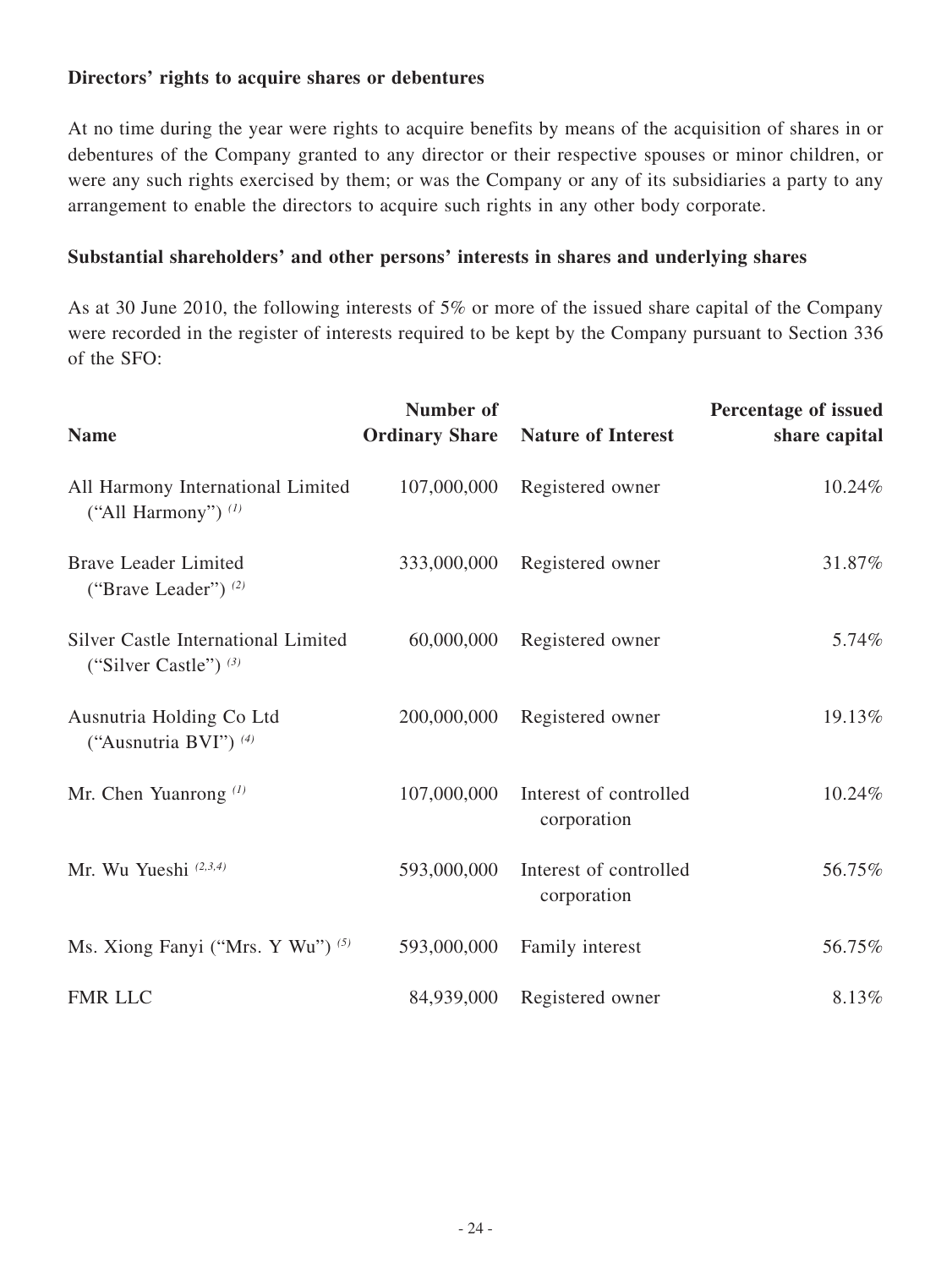#### *Note:*

- 1. All Harmony is owned as to 49.22% by Mr. Chen and 20 former and present employees of our Group.
- 2. Brave Leader is owned as to 59.57% by Mr. Wu, 30.67% by Ms. Wu Xing Xing (Ms. X Wu"), the elder sister of Mr. Wu and 9.76% by Mr. Yan.
- 3. Silver Castle is owned as to 59.57% by Mr. Wu, 30.67% by Ms X Wu and 9.76% by Mr. Yan.
- 4. Ausnutria BVI is owned as to 60% by Mr. Wu, 30% by Mr. Yan and 10% by Mrs. Y Wu.
- 5. Mrs. Y Wu is the spouse of Mr. Wu and is deemed to be interested in the Shares held by Mr. Wu, Brave Leader, Silver Castle and Ausnutria BVI pursuant to the SFO.

Save as disclosed above, as at 30 June 2010, no person, other than the directors of the Company, whose interests are set out in the section headed "Directors' interests and short positions in shares and underlying shares" above, had registered an interest or short position in the shares or underlying shares of the Company that was required to be recorded pursuant to Section 336 of the SFO.

### **Share option scheme**

As to attract and retain the eligible persons, to provide additional incentive to them and to promote the success of the business of the Group, the Company conditionally adopted a share option scheme (the "Scheme") on 19 September 2009 whereby the Board are authorised, at their absolute discretion and subject to the terms of the Scheme, to grant options to subscribe the shares of the Company (the "Shares") to, inter alia, any employees (full-time or part-time), directors, consultants and advisers or any substantial shareholder, distributors, contractors, suppliers, agents, customers, business partners or service providers of the Group. During the period under review, no share option had been granted or agreed to be granted by the Company.

#### **AUDIT COMMITTEE**

The Company has an audit committee which was established with written terms of reference in compliance with Rules 3.21 to 3.23 of the Listing Rules. The primary duties of the audit committee are to provide our Board of Directors with an independent review of the effectiveness of the financial reporting process, internal control and risk management of our Group, to oversee the audit process and to perform other duties and responsibilities stated in the written terms of reference. The audit committee comprises three independent non-executive directors, Mr. Qiu Weifa, Mr. Jason Wan and Mr. Chan Yuk Tong (Chairman). The Company's and the Group's financial statements for the six months ended 30 June 2010 have respectively been reviewed by the audit committee.